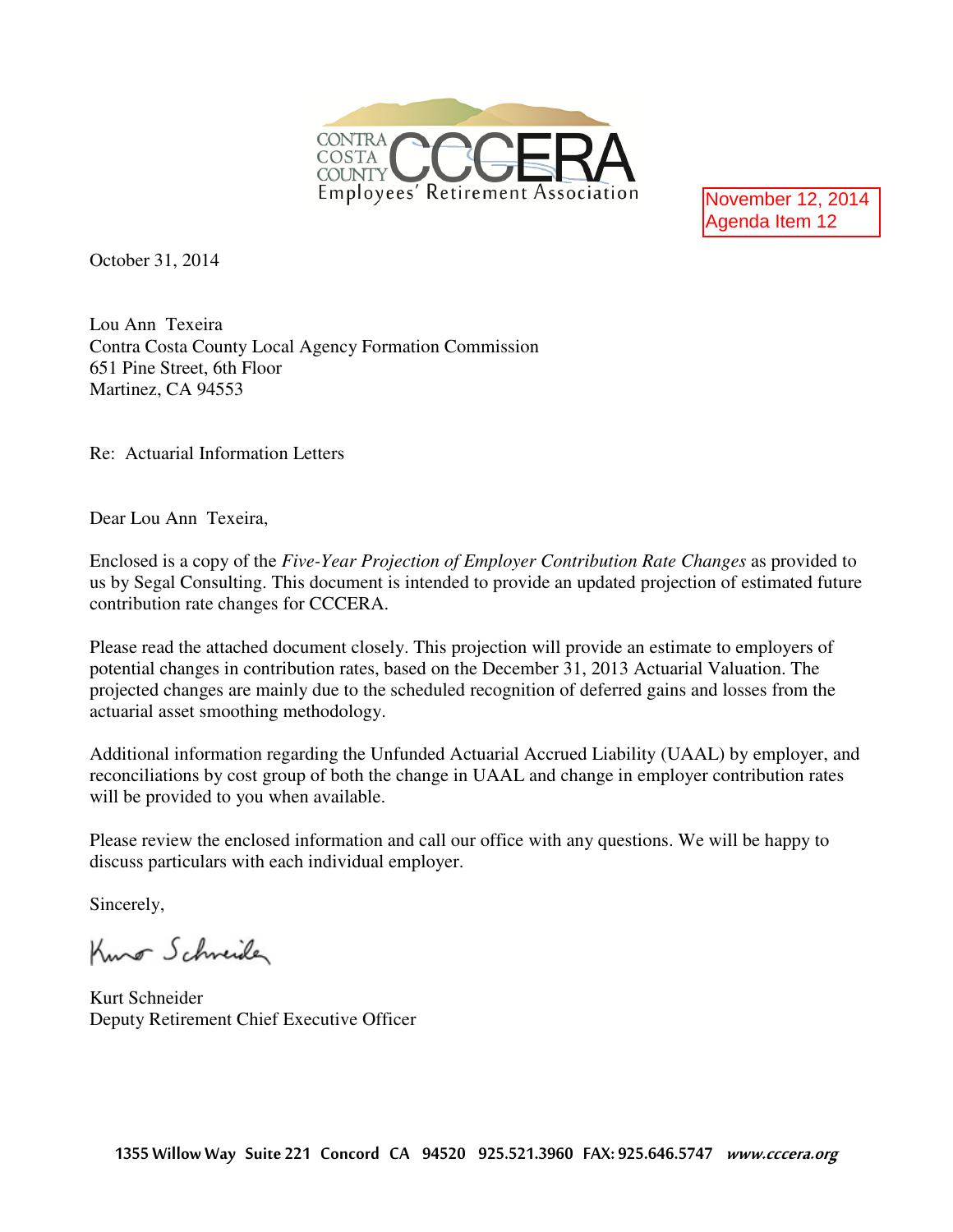

100 Montgomery Street Suite 500 San Francisco, CA 94104-4308 T 415-263.8200 www.segalco.com

John W. Monroe, ASA, MAAA Vice President & Associate Actuary imonroe@segalco.com

October 15, 2014

Mr. Kurt Schneider Deputy Chief Executive Officer Contra Costa County Employees' Retirement Association 1355 Willow Way, Suite 221 Concord, CA 94520

#### **Contra Costa County Employees' Retirement Association** Re: Five-Year Projection of Employer Contribution Rate Changes

Dear Kurt:

As requested, we have updated our five-year projection of estimated employer contribution rate changes for CCCERA. This projection is derived from the December 31, 2013 actuarial valuation results. Key assumptions and methods are detailed below. It is important to understand that these results are entirely dependent on those assumptions. Actual results as determined in future actuarial valuations will differ from these results. In particular, actual investment returns and actual salary levels different than assumed can have a significant impact on future contribution rates.

#### **Results**

The estimated contribution rate changes shown on the next page apply to the recommended average employer contribution rate. For purposes of this projection, the rate changes that are reflected include the asset gains and losses that are funded as a level percentage of the Association's total active payroll base.

The changes in contribution rate are due to: (1) deferred gains from the actuarial asset smoothing methodology; (2) gains due to investment income earned on the difference between the Market Value of Assets (MVA) and Actuarial Value of Assets (AVA) (and losses when the opposite occurs); and (3) contribution gains which occur from delaying the implementation of new rates until 18 months after the actuarial valuation date.

The following table provides the year-to-year rate changes from each of the above components and the cumulative rate change over the five-year projection period. To obtain the estimated average employer contribution rate at each successive valuation date, these cumulative rate changes should be added to the rates developed from the December 31, 2013 valuation. These rate changes become effective 18 months following the actuarial valuation date shown in the table.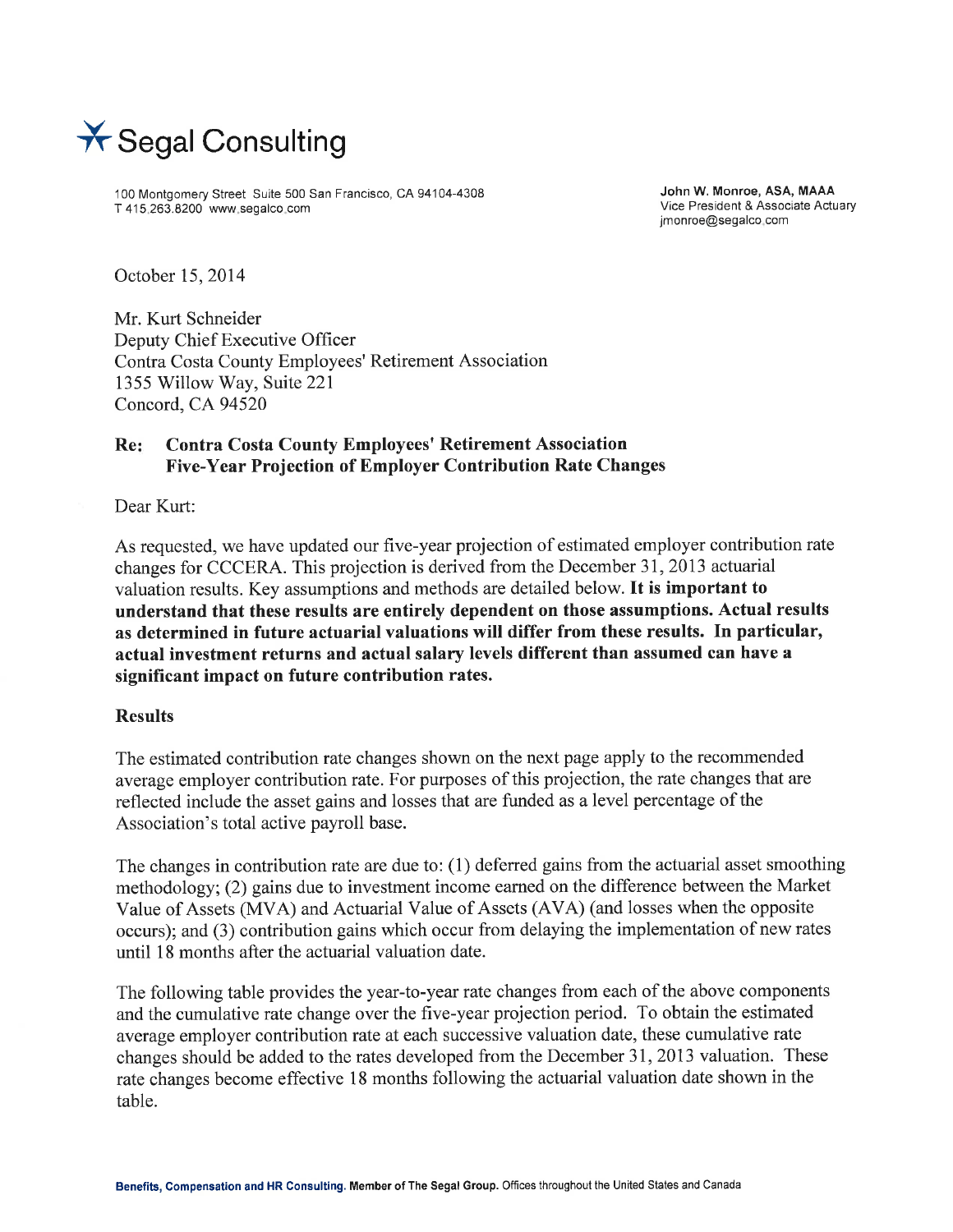Mr. Kurt Schneider October 15, 2014 Page 2

| <b>Rate Change</b>                                                                                               | <b>Valuation Date (12/31)</b> |                      |                      |                      |                      |  |  |  |  |
|------------------------------------------------------------------------------------------------------------------|-------------------------------|----------------------|----------------------|----------------------|----------------------|--|--|--|--|
| Component                                                                                                        | 2014                          | 2015                 | 2016                 | 2017                 | 2018                 |  |  |  |  |
| (1) Deferred (Gains)/Losses<br>$(2)$ (Gain)/Loss of<br>Investment Income on<br>Difference Between<br>MVA and AVA | $-1.82%$<br>$-0.41%$          | $-1.28%$<br>$-0.26%$ | $-0.94%$<br>$-0.16%$ | $-0.94%$<br>$-0.09%$ | $-0.32%$<br>$-0.02%$ |  |  |  |  |
| (3) 18-Month Rate Delay                                                                                          | $0.00\%$                      | $-0.40%$             | $-0.23%$             | $-0.17%$             | $-0.14%$             |  |  |  |  |
| <b>Incremental Rate Change</b>                                                                                   | $-2.23%$                      | $-1.94%$             | $-1.33%$             | $-1.20%$             | $-0.48%$             |  |  |  |  |
| <b>Cumulative Rate Change</b>                                                                                    | $-2.23%$                      | $-4.17%$             | $-5.50\%$            | $-6.70%$             | $-7.18%$             |  |  |  |  |

The rate changes shown below represent the average rate for the aggregate plan.

The difference between these cumulative rate changes and those shown in our January 31, 2014 letter (i.e., previous five-year projection) are as follows:

|                                                                | <b>Valuation Date (12/31)</b> |          |           |           |           |  |  |  |  |
|----------------------------------------------------------------|-------------------------------|----------|-----------|-----------|-----------|--|--|--|--|
|                                                                | 2013                          | 2014     | 2015      | 2016      | 2017      |  |  |  |  |
| <b>Cumulative Rate Change</b><br>From January 31, 2014 Letter  | 0.21%                         | $-1.66%$ | $-3.47%$  | $-4.90\%$ | $-6.21%$  |  |  |  |  |
| Reflecting Actual Experience                                   | $-6.24\%$ <sup>1</sup>        | $-8.47%$ | $-10.41%$ | $-11.74%$ | $-12.94%$ |  |  |  |  |
| through $12/31/2013$ and Changes<br>in Demographic Assumptions |                               |          |           |           |           |  |  |  |  |
| Difference                                                     | $-6.45%$                      | $-6.81%$ | $-6.94%$  | $-6.84%$  | $-6.73%$  |  |  |  |  |

These differences are mainly due to the inclusion of changes in leave cashout assumptions in the December 31, 2013 valuation. The differences also reflect actual experience from the December 31, 2013 valuation instead of projected experience that was part of the previous projection.

The average employer contribution rate as of the December 31, 2013 Actuarial Valuation is 43.58%, and based on the cumulative rate changes above is projected to progress as shown below.

|                                       | <b>Valuation Date (12/31)</b> |        |        |        |           |  |  |  |
|---------------------------------------|-------------------------------|--------|--------|--------|-----------|--|--|--|
|                                       | 2014                          | 2015   | 2016   | 2017   | 2018      |  |  |  |
| Average Employer<br>Contribution Rate | 41.35%                        | 39.41% | 38.08% | 36.88% | $36.40\%$ |  |  |  |

 $1$  Actual change in the average employer contribution rate as shown on page 32 of the December 31, 2013 valuation.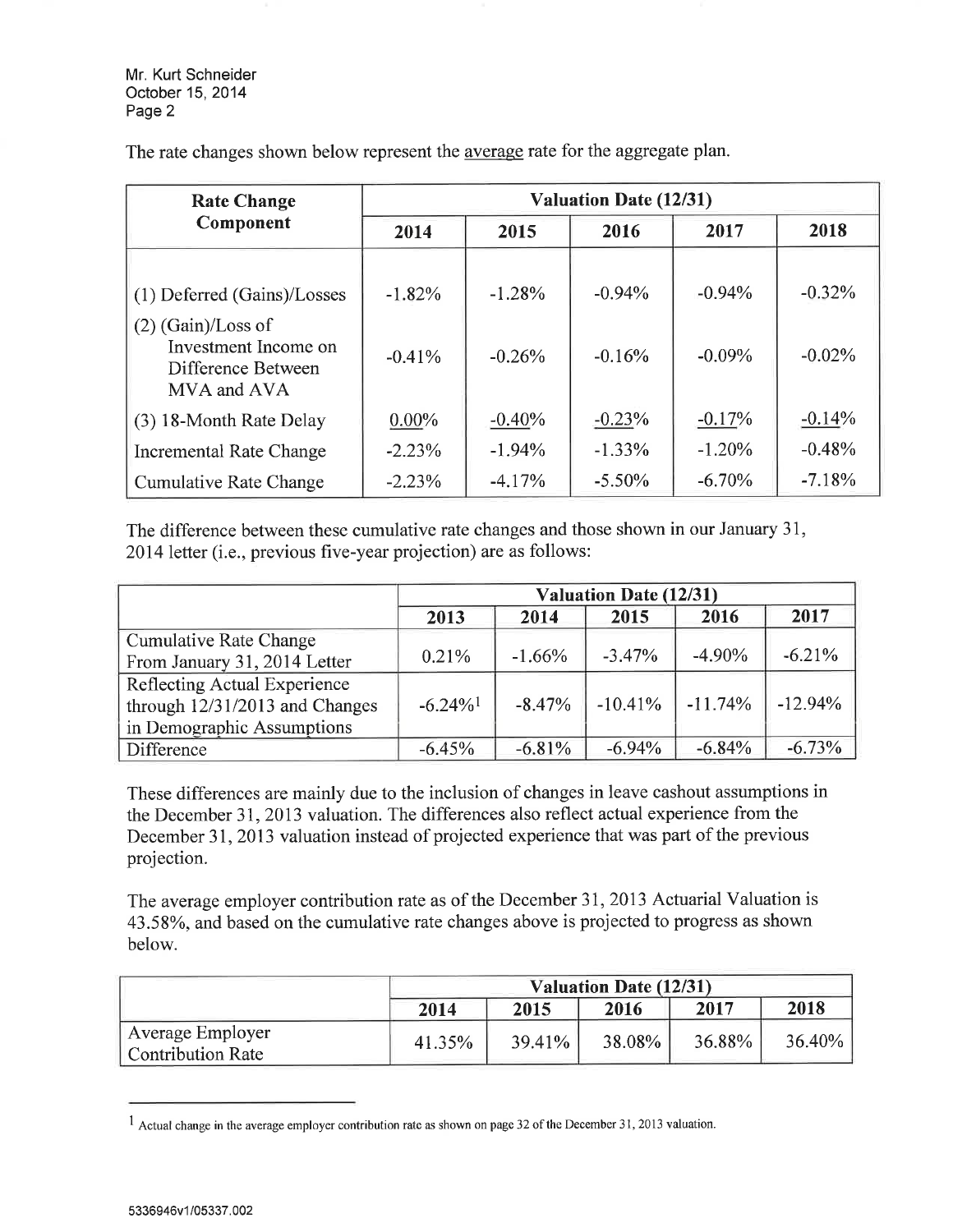Mr. Kurt Schneider October 15, 2014 Page 3

The rate change for an individual cost group or employer will vary depending primarily on the size of that group's assets and liabilities relative to its payroll. The ratio of the group's assets to payroll is sometimes referred to as the volatility index (VI). A higher VI results in more volatile contributions and can result from the following factors:

- $\triangleright$  More generous benefits
- $\triangleright$  More retirees
- $\triangleright$  Older workforce
- $\sum$  Shorter careers
- > Issuance of Pension Obligation Bonds (POBs)

The attached exhibit shows the VI for CCCERA's cost groups along with the "relative VI" which is the VI for that specific cost group divided by the average VI for the aggregate plan. Using these ratios we have estimated the rate change due to these generally investment related net gains for each individual cost group by multiplying the rate changes shown above for the aggregate plan by the relative VI for each cost group. These estimated rate changes for each cost group are shown in the attached exhibit.

Note that because we have estimated the allocation of the rate changes across the cost groups, the actual rate changes by group may differ from those shown in the exhibit, even if the planwide average rate changes are close to those shown above.

#### **Key Assumptions and Methods**

The projection is based upon the following assumptions and methods:

- $\triangleright$  December 31, 2013 non-economic assumptions remain unchanged.
- $\geq$  December 31, 2013 retirement benefit formulas remain unchanged.
- > December 31, 2013 1937 Act statutes remain unchanged.
- $\triangleright$  UAAL amortization method remains unchanged.
- > December 31, 2013 economic assumptions remain unchanged, including the 7.25% investment earnings assumption.
- $\triangleright$  We have assumed that returns of 7.25% are actually earned on a market value basis for each of the next four years after 2013.
- $\blacktriangleright$  Active payroll grows at 4.00% per annum.
- > Deferred investment gains and losses are recognized per the asset smoothing schedule prepared by the Association as of December 31, 2013. They are funded as a level percentage of the Association's total active payroll base.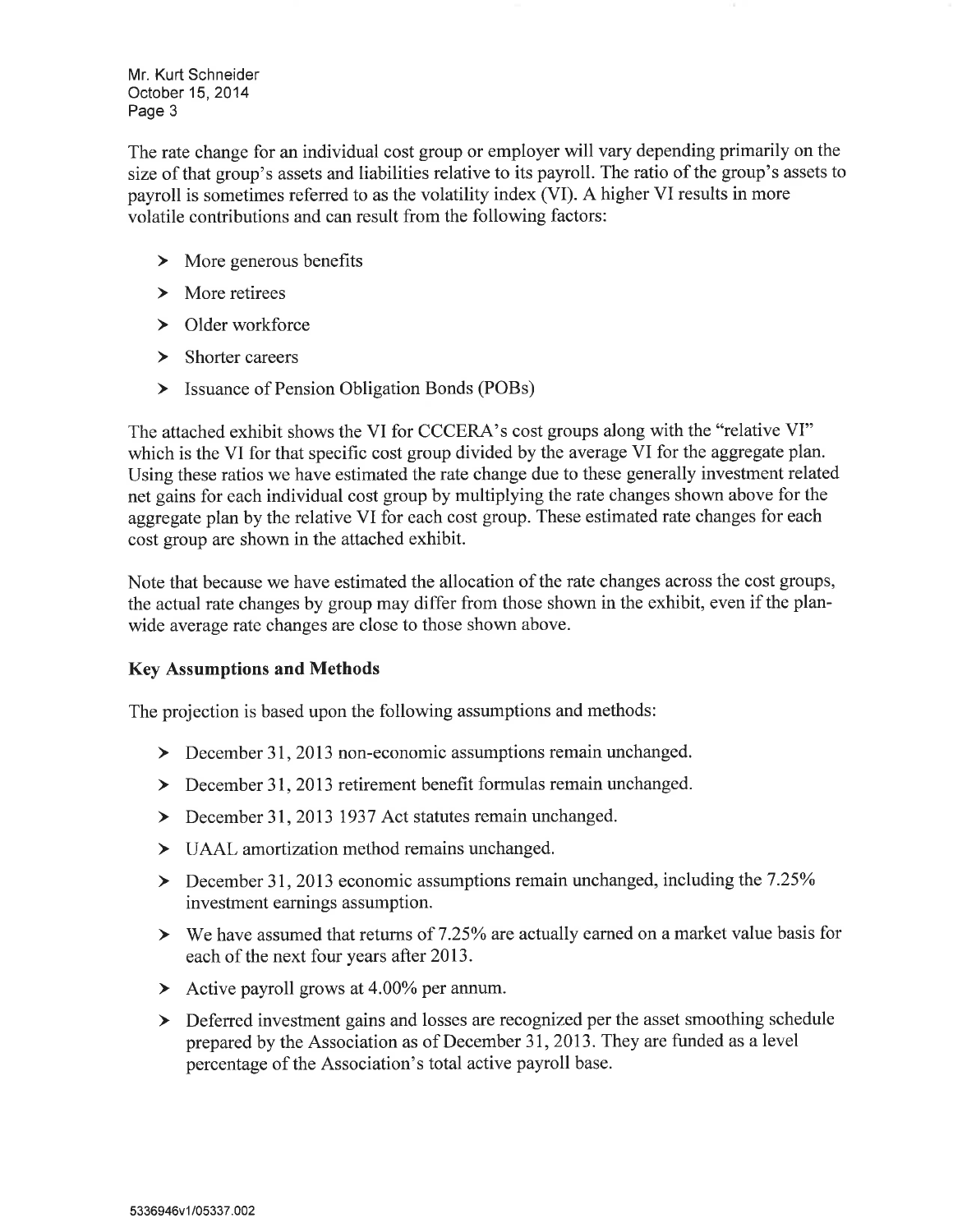Mr. Kurt Schneider October 15, 2014 Page 4

- > Deferred investment gains are all applied directly to reduce the UAAL. Note that this assumption may not be entirely consistent with the details of the Board's Interest Crediting and Excess Earnings Policy.
- $\triangleright$  The VI used for these projections is based on the December 31, 2013 Actuarial Valuation and is assumed to stay constant during the projection period.
- $\geq$  All other actuarial assumptions used in the December 31, 2013 actuarial valuation are realized.
- $\triangleright$  No changes are made to actuarial methodologies, such as adjusting for the contribution rate delay in advance.
- > The projections do not reflect any changes in the employer contribution rates that could result due to future changes in the demographics of CCCERA's active members or decreases in the employer contribution rates that might result from new hires going into the PEPRA tiers.

Finally, we emphasize that projections, by their nature, are not a guarantee of future results. The modeling projections are intended to serve as illustrations of future financial outcomes that are based on the information available to us at the time the modeling is undertaken and completed, and the agreed-upon assumptions and methodologies described herein. Emerging results may differ significantly if the actual experience proves to be different from these assumptions or if alternative methodologies are used. Actual experience may differ due to such variables as demographic experience, the economy, stock market performance and the regulatory environment.

Unless otherwise noted, all of the above calculations are based on the December 31, 2013 actuarial valuation results including the participant data and actuarial assumptions on which that valuation was based. That valuation and these projections were completed under the supervision of John Monroe, ASA, MAAA, Enrolled Actuary.

The undersigned is a member of the American Academy of Actuaries and meets the Qualification Standards of the American Academy of Actuaries to render the actuarial opinion herein.

Please let us know if you have any questions.

Sincerely,

In Manoe

John Monroe

AW/hy Enclosure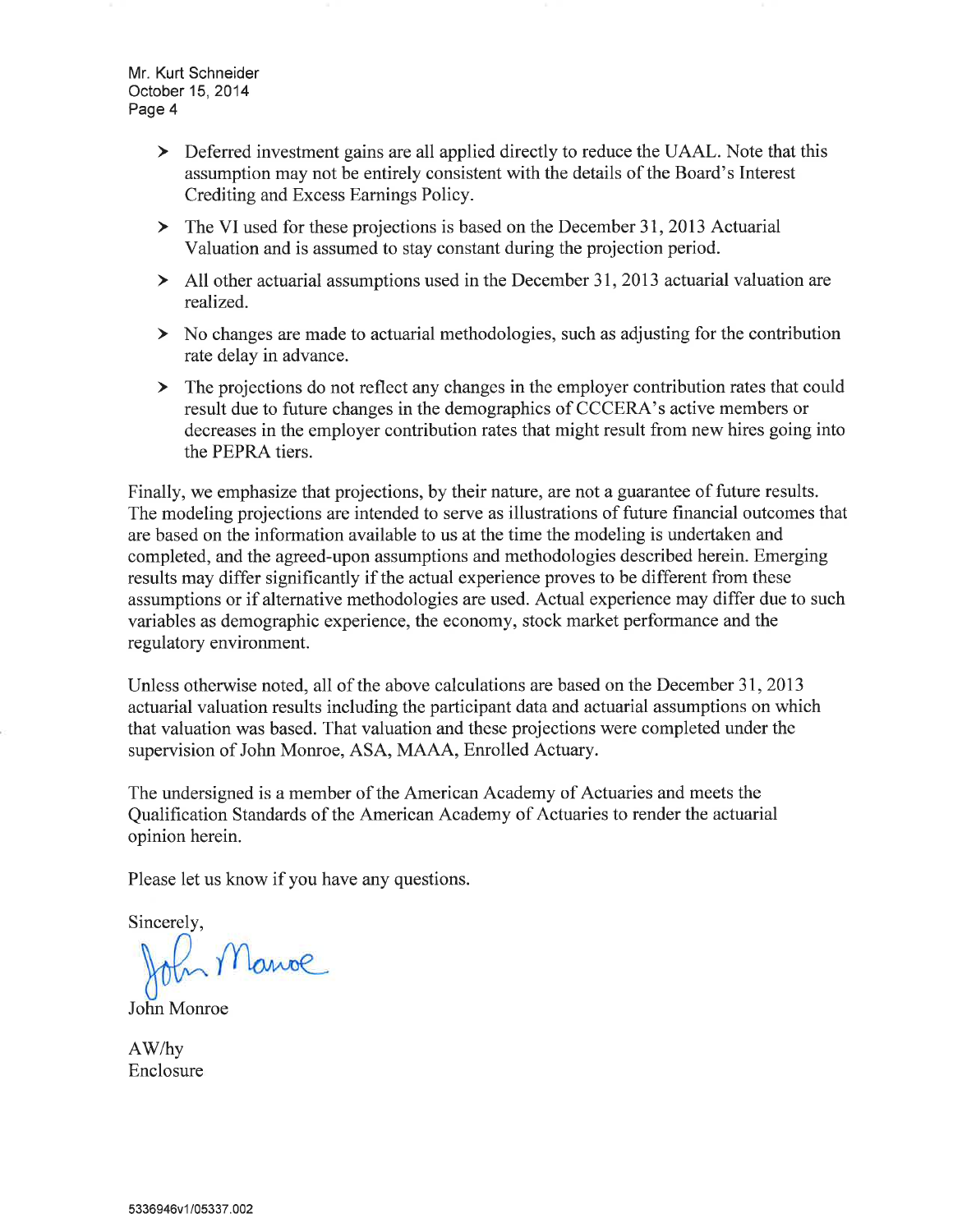|                                                       | <b>CG#1 &amp; CG#2</b> |                              |                          |                 |                 |
|-------------------------------------------------------|------------------------|------------------------------|--------------------------|-----------------|-----------------|
|                                                       | Combined               | CG#3                         | CG#4                     | CG#5            | CG#6            |
|                                                       | Enhanced               | Enhanced                     | Enhanced                 | <b>Enhanced</b> | Non-Enhanced    |
|                                                       | General                | <b>CCC Sanitary District</b> | <b>Housing Authority</b> | <b>CCCFPD</b>   | <b>District</b> |
| Market Value of Assets (MVA)*                         | \$3,605,456,649        | \$225,446,520                | \$42,610,363             | \$41,544,308    | \$5,277,311     |
| Projected Pavroll for 2014                            | \$503,763,828          | \$27,178,589                 | \$5,033,671              | \$3,662,987     | \$792,280       |
| Volatility Index (VI) = MVA/Pavroll                   | 7.16                   | 8,30                         | 8.47                     | 11.34           | 6.66            |
| Relative Volatility Index $(VI) = CGVI/Total Plan VI$ | 0.75                   | 0.87                         | 0.89                     | 1.20            | 0.70            |
|                                                       |                        |                              |                          |                 |                 |
| Estimated Incremental Rate Change as of 12/31/2014    | $-1.68%$               | $-1.95%$                     | $-1,99%$                 | $-2.67%$        | $-1.57%$        |
| Estimated Incremental Rate Change as of 12/31/2015    | $-1.46%$               | $-1.70%$                     | $-1.73%$                 | $-2.32%$        | $-1,36%$        |
| Estimated Incremental Rate Change as of 12/31/2016    | $-1.00%$               | $-1.16%$                     | $-1.19%$                 | $-1.59%$        | $-0.93%$        |
| Estimated Incremental Rate Change as of 12/31/2017    | $-0.91%$               | $-1.05%$                     | $-1.07%$                 | $-1.44%$        | $-0.84%$        |
| Estimated Incremental Rate Change as of 12/31/2018    | $-0.36\%$              | $-0.42%$                     | $-0.43%$                 | $-0.57%$        | $-0.34%$        |
|                                                       |                        |                              |                          |                 |                 |
| Cumulative Rate Change as of 12/31/2014               | $-1.68%$               | $-1.95%$                     | $-1.99%$                 | $-2.67%$        | $-1,57%$        |
| Cumulative Rate Change as of 12/31/2015               | $-3.14%$               | $-3,65%$                     | $-3.72%$                 | $-4.99%$        | $-2.93%$        |
| Cumulative Rate Change as of 12/31/2016               | $-4.14%$               | $-4.81%$                     | $-4.91\%$                | $-6,58%$        | $-3.86%$        |
| Cumulative Rate Change as of 12/31/2017               | $-5.05%$               | $-5.86%$                     | $-5.98%$                 | $-8.02\%$       | $-4.70%$        |
| Cumulative Rate Change as of 12/31/2018               | $-5.41\%$              | $-6.28\%$                    | $-6.41%$                 | $-8.59%$        | $-5.04%$        |

| Exhibit                                                                                       |
|-----------------------------------------------------------------------------------------------|
| <b>Contra Costa County Employees' Retirement Association</b>                                  |
| <b>Estimated Employer Rate Change by Cost Group (CG) Based on December 31, 2013 Valuation</b> |

|                                                           | CG#7 & CG#9     |                           |                  |                     |                           |                      |
|-----------------------------------------------------------|-----------------|---------------------------|------------------|---------------------|---------------------------|----------------------|
|                                                           | Combined        | CG#8                      | CG#10            | CG#11               | CG#12                     | Total                |
|                                                           | <b>Enhanced</b> | Enhanced                  | Enhanced         | <b>Enhanced</b>     | Non-Enhanced              | Plan                 |
|                                                           | <b>County</b>   | <b>CCCFPD/East CCCFPD</b> | Moraga-Orinda FD | San Ramon Valley FD | <b>Rodeo-Hercules FPD</b> |                      |
| Market Value of Assets (MVA)*                             | \$1,328,915,458 | \$765,494,415             | \$137,366,526    | \$266,969,844       | \$24,203,441              | \$6,443,284,83       |
| Projected Payroll for 2014                                | \$81,981,398    | \$31,375,742              | \$7,513,564      | \$16,508,097        | \$1,618,755               | \$679,428.91         |
| $Volatility Index (VI) = MVA/Payroll$                     | 16.21           | 24.40                     | 18.28            | 16.17               | 14.95                     | 9.4                  |
| [Relative Volatility Index $(VI) = CG VI / Total Plan VI$ | 1.71            | 2.57                      | 1.93             | 1.71                | 1,58                      | 1.0                  |
|                                                           |                 |                           |                  |                     |                           |                      |
| Estimated Incremental Rate Change as of 12/31/2014        | $-3.81%$        | $-5.74%$                  | $-4.30%$         | $-3,80%$            | $-3.52%$                  | $-2.23^{\circ}$      |
| <b>Estimated Incremental Rate Change as of 12/31/2015</b> | $-3.32%$        | $-4.99%$                  | $-3.74%$         | $-3.31\%$           | $-3.06%$                  | $-1.949$             |
| Estimated Incremental Rate Change as of 12/31/2016        | $-2.27%$        | $-3.42%$                  | $-2.56%$         | $-2,27%$            | $-2.10%$                  | $-1.33$ <sup>o</sup> |
| Estimated Incremental Rate Change as of 12/31/2017        | $-2.05%$        | $-3.09%$                  | $-2.31%$         | $-2.05%$            | $-1,89%$                  | $-1.209$             |
| <b>Estimated Incremental Rate Change as of 12/31/2018</b> | $-0.82%$        | $-1.23%$                  | $-0.93%$         | $-0.82%$            | $-0.76%$                  | $-0.48°$             |
|                                                           |                 |                           |                  |                     |                           |                      |
| Cumulative Rate Change as of 12/31/2014                   | $-3.81\%$       | $-5.74%$                  | $-4.30%$         | $-3.80%$            | $-3.52%$                  | $-2.23^{\circ}$      |
| Cumulative Rate Change as of 12/31/2015                   | $-7.13%$        | $-10,73%$                 | $-8.04%$         | $-7.11%$            | $-6.58%$                  | $-4.179$             |
| Cumulative Rate Change as of 12/31/2016                   | $-9.40%$        | $-14.15%$                 | $-10,60%$        | $-9.38%$            | $-8.68%$                  | $-5.50$ %            |
| Cumulative Rate Change as of 12/31/2017                   | $-11.45%$       | $-17.24%$                 | $-12.91%$        | $-11.43\%$          | $-10,57%$                 | $-6,70%$             |
| Cumulative Rate Change as of 12/31/2018                   | $-12,27%$       | $-18,47%$                 | $-13.84%$        | $-12.25%$           | $-11.33\%$                | $-7.18^{\circ}$      |

\* Excludes Post Retirement Death Benefit reserve.

These rates do not include any employer subvention of member contributions or any member subvention of employer contributions.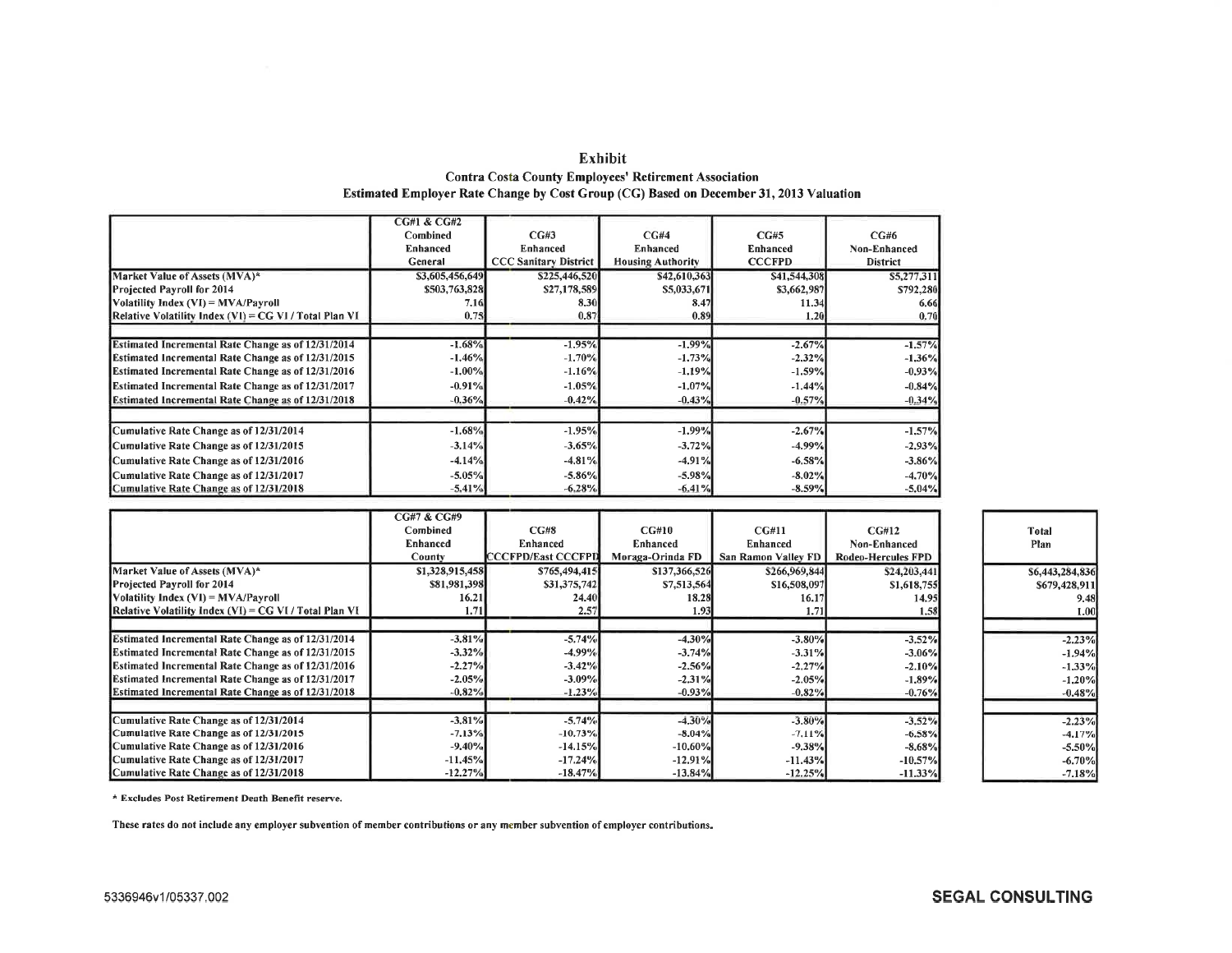

## **CONTRA COSTA COUNTY EMPLOYEES' RETIREMENT ASSOCIATION**

# **CONTRIBUTION RATE PACKET FOR JULY 1, 2015 THROUGH JUNE 30, 2016**

1355 Willow Way Suite 221 Concord CA 94520 925.521.3960 FAX: 925.646.5747 www.cccera.org

\_\_\_\_\_\_\_\_\_\_\_\_\_\_\_\_\_\_\_\_\_\_\_\_\_\_\_\_\_\_\_\_\_\_\_\_\_\_\_\_\_\_\_\_\_\_\_\_\_\_\_\_\_\_\_\_\_\_\_\_\_\_\_\_\_\_\_\_\_\_\_\_\_\_\_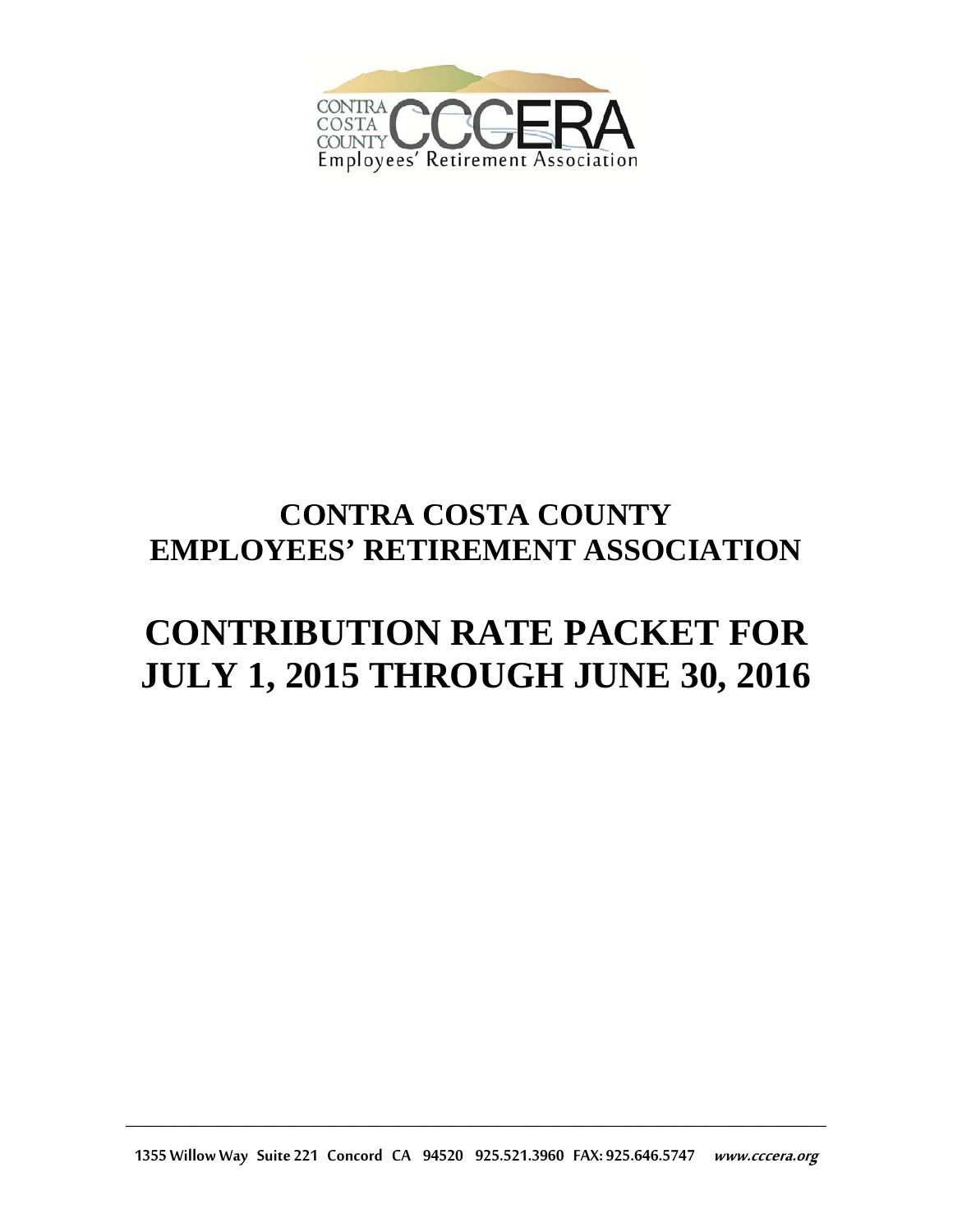## CONTRA COSTA COUNTY EMPLOYEES' RETIREMENT ASSOCIATION

## TABLE OF CONTENTS

| Page           | <b>Description</b>                                                               |
|----------------|----------------------------------------------------------------------------------|
| $\mathbf{i}$   | Memo from Deputy Retirement CEO                                                  |
| $\mathbf{1}$   | <b>Board of Supervisors Resolution</b>                                           |
| $\overline{2}$ | Employer Rates & Refundability Discount Factors for General<br>Tiers (Exhibit A) |
| 3              | Employer Rates & Refundability Discount Factors for Safety<br>Tiers (Exhibit B)  |
| 4              | General Tier 1 Non-Enhanced Member Rates (Exhibit C)                             |
| 5              | Safety Tier A Non-Enhanced Member Rates (Exhibit D)                              |
| 6              | General Tier 1 Enhanced Member Rates (Exhibit E)                                 |
| 7              | General Tier 3 Enhanced Member Rates (Exhibit F)                                 |
| 8              | Safety Tier A Enhanced Member Rates (Exhibit G)                                  |
| 9              | Safety Tier C Enhanced Member Rates (Exhibit H)                                  |
| 10             | General Tiers 4 and 5 and Safety Tier D and E Member Rates<br>(Exhibit I)        |
| 11             | Examples for Subvention and Employee Cost Sharing                                |
| 12             | Prepayment Discount Factor for 2015-16                                           |
|                |                                                                                  |

\_\_\_\_\_\_\_\_\_\_\_\_\_\_\_\_\_\_\_\_\_\_\_\_\_\_\_\_\_\_\_\_\_\_\_\_\_\_\_\_\_\_\_\_\_\_\_\_\_\_\_\_\_\_\_\_\_\_\_\_\_\_\_\_\_\_\_\_\_\_\_\_\_\_\_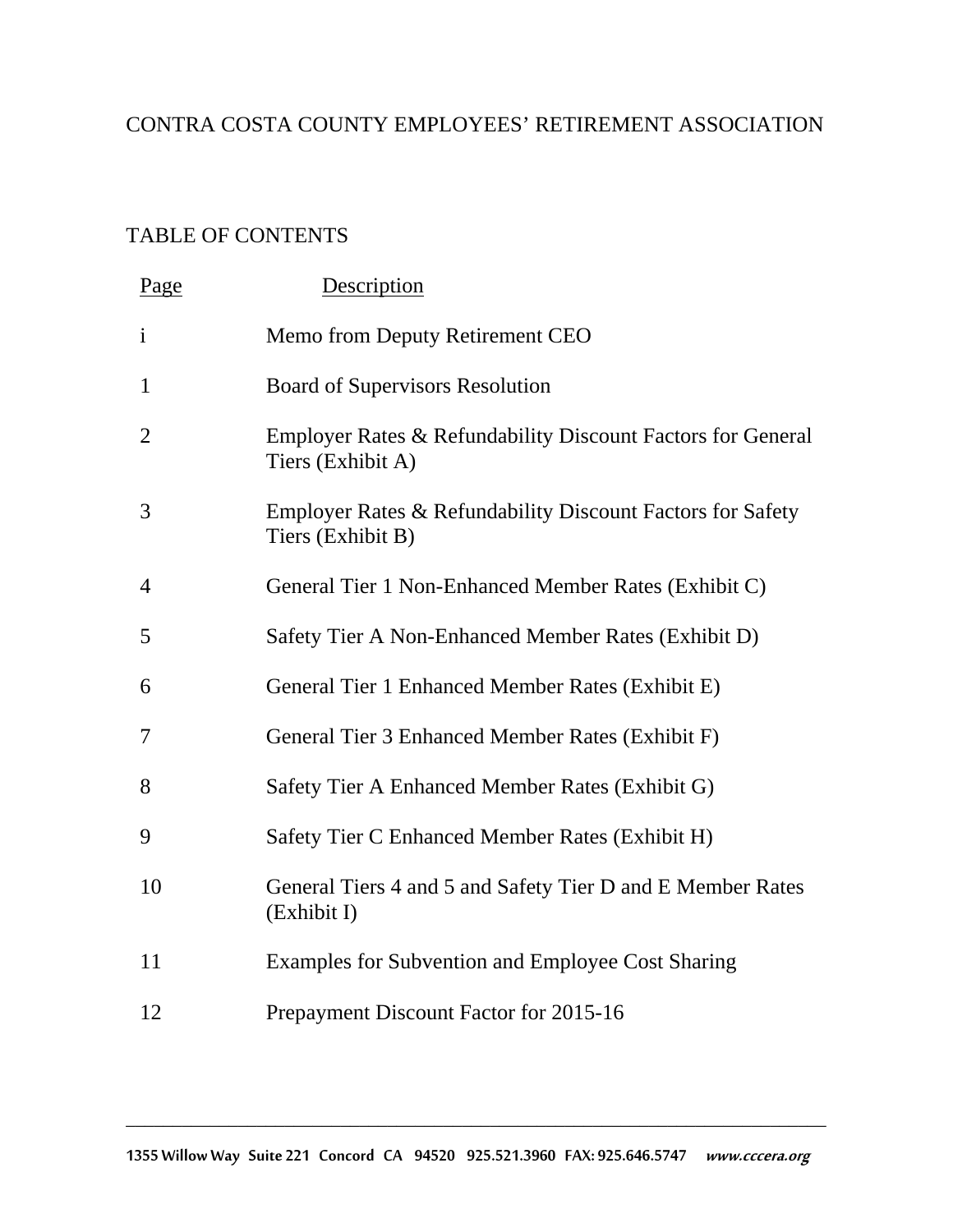

## MEMORANDUM

| Date:    | October 31, 2014                                          |
|----------|-----------------------------------------------------------|
| To:      | Interested Parties and Participating Employers            |
| From:    | Kurt Schneider, Deputy Retirement Chief Executive Officer |
| Subject: | Contribution Rates Effective July 1, 2015                 |

At its October 8, 2014 meeting, the Retirement Board reviewed and accepted the actuary's valuation report for the year ending December 31, 2013 and adopted the recommended employer and employee contribution rates, which will become effective on July 1, 2015. A copy of the December 31, 2013 Actuarial Valuation can be found on CCCERA's website at www.cccera.org under the Actuarial Valuations link.

\_\_\_\_\_\_\_\_\_\_\_\_\_\_\_\_\_\_\_\_\_\_\_\_\_\_\_\_\_\_\_\_\_\_\_\_\_\_\_\_\_\_\_\_\_\_\_\_\_\_\_\_\_\_\_\_\_\_\_\_\_\_\_\_\_\_\_\_\_\_\_\_\_\_\_\_\_\_

Enclosed are the rates to be used effective July 1, 2015 through June 30, 2016. Please note the following:

- **The rates are effective July 1, 2015 through June 30, 2016 and have not yet been adopted by the County Board of Supervisors.**
- **The rates are BEFORE ANY EMPLOYER SUBVENTION of the employee contribution.**  The rates quoted here are the employer required rates without taking into consideration any employer subvention of employee contributions. A convenient methodology for adding subvention is included for your use on page 11. Note that subvention is not always permitted for PEPRA members.
- **The rates are BEFORE ANY INCREASE IN EMPLOYEE RATE to pay a portion of the employer contribution.**

If an employee's rate needs to be increased to pay a portion of the employer contribution, both employee and employer rates would need to be adjusted accordingly. A convenient methodology for adding subvention is included for your use on page 11.

\_\_\_\_\_\_\_\_\_\_\_\_\_\_\_\_\_\_\_\_\_\_\_\_\_\_\_\_\_\_\_\_\_\_\_\_\_\_\_\_\_\_\_\_\_\_\_\_\_\_\_\_\_\_\_\_\_\_\_\_\_\_\_\_\_\_\_\_\_\_\_\_\_\_\_\_\_\_\_\_\_\_\_\_\_\_\_\_\_\_\_\_\_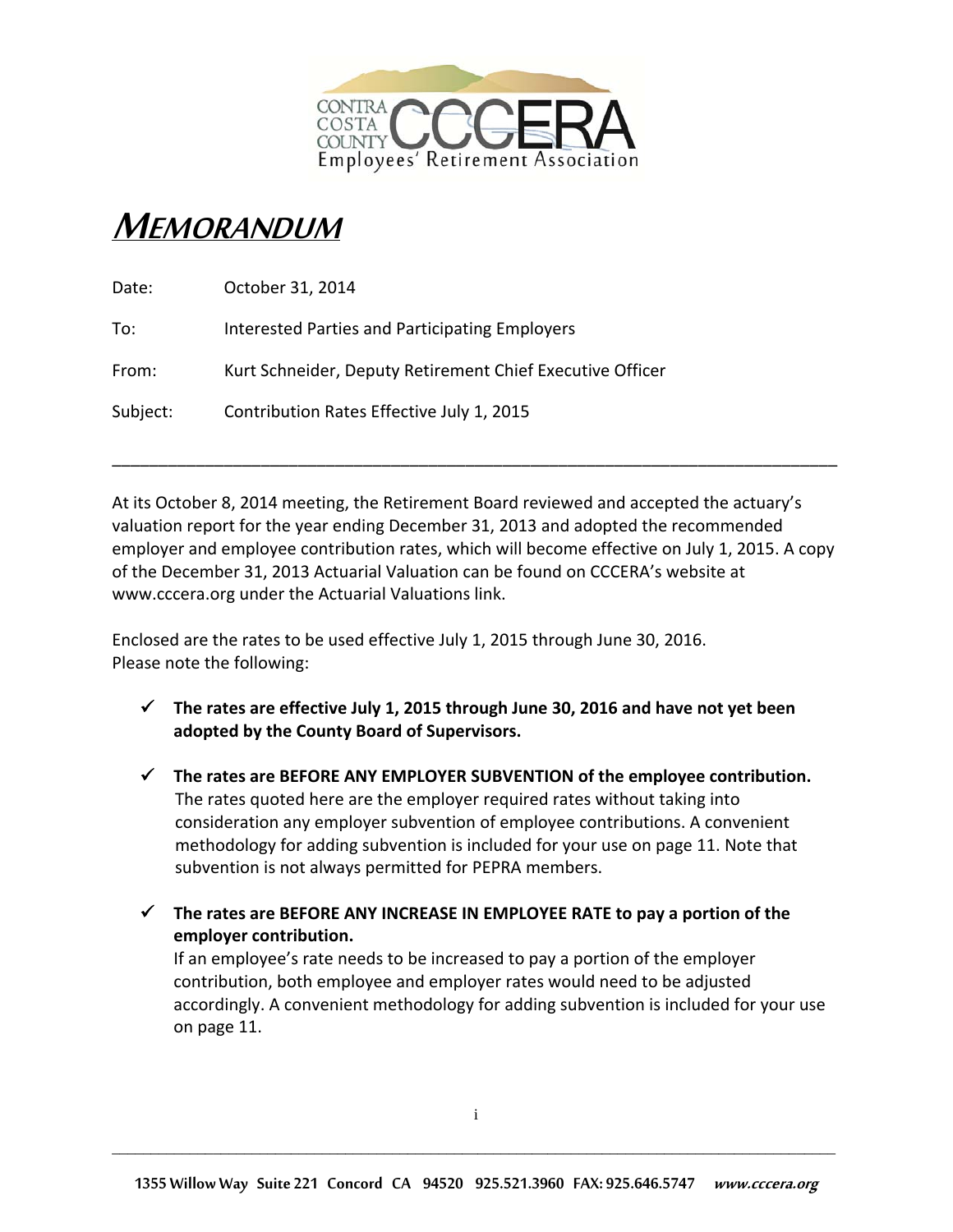#### **THE BOARD OF SUPERVISORS OF CONTRA COSTA COUNTY, CALIFORNIA**

|                                       | Adopted this Order on                               | $\Box$ , by the following vote: |  |  |  |  |
|---------------------------------------|-----------------------------------------------------|---------------------------------|--|--|--|--|
| AYES:<br>NOES:<br>ABSENT:<br>ABSTAIN: |                                                     |                                 |  |  |  |  |
|                                       | SUBJECT: Approving Contribution Rates to be charged | Resolution No.                  |  |  |  |  |

 by the Contra Costa County Employees' Retirement Association.

Pursuant to Government Code Section 31454 and on recommendation of the Board of the Contra Costa County Employees' Retirement Association, BE IT RESOLVED that the following contribution rates are approved to be effective for the period July 1, 2015 through June 30, 2016.

- I. Employer Contribution Rates for Basic and Cost-of-Living Components and Non-refundability Discount Factors
	- A. For General Members (Sec. 31676.11, Sec. 31676.16 and Sec. 7522.20(a)) See attached Exhibit A
	- B. For Safety Members (Sec. 31664, Sec. 31664.1 and Sec. 7522.25(d)) See attached Exhibit B

## II. Employee Contribution Rates for Basic and Cost-of-Living Components

See attached Exhibits C through I

The Pension Obligation Bonds (POB) issued by the County in March 1994 and April 2003, affected contribution rates for certain County employers. The following non-County employers who participate in the Retirement Association are referred to as "Districts".

Bethel Island Municipal Improvement District Contra Costa County Fire Protection District Byron, Brentwood Knightsen Union Cemetery District East Contra Costa Fire Protection District Central Contra Costa Sanitary District Moraga-Orinda Fire Protection District Contra Costa County Employees' Retirement Association Rodeo-Hercules Fire Protection District Contra Costa Housing Authority San Ramon Valley Fire Protection District Contra Costa Mosquito and Vector Control District Local Agency Formation Commission (LAFCO) Rodeo Sanitary District In-Home Supportive Services Authority First 5 - Children & Families Commission

All other departments/employers are referred to as "County" including the Superior Court of California, Contra Costa County.

Contra Costa County Fire Protection District and Moraga-Orinda Fire Protection District issued Pension Obligation Bonds in 2005 which affected contribution rates for these two employers. Subsequently, Con Fire has made additional payments to CCCERA for its UAAL in 2006 and 2007.

First 5 - Children & Families Commission made a UAAL prepayment in 2013 which affected contribution rates for that employer.

Central Contra Costa Sanitary District made a UAAL prepayment in 2013 which affected contribution rates for that employer.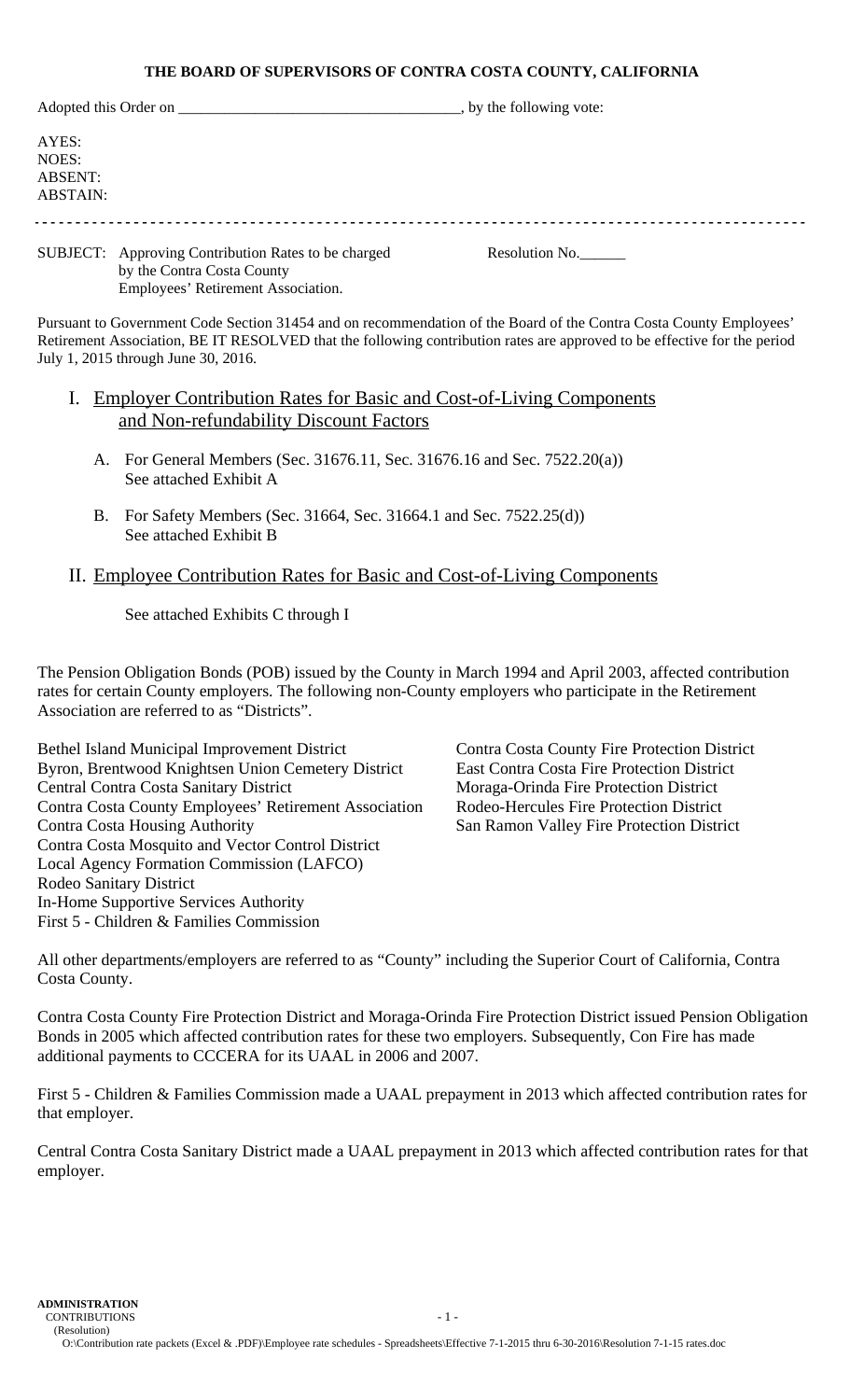#### **Exhibit A**

#### **CONTRA COSTA COUNTY EMPLOYEES' RETIREMENT ASSOCIATIONGENERAL TIERS 1, 3, 4 and 5 EMPLOYER CONTRIBUTION RATES EFFECTIVE FOR JULY 1, 2015 THROUGH JUNE 30, 2016**

|                                      | Cost Group #1 |                                       |         |                                 | <b>Cost Group #2</b> |                                 | <b>Cost Group #3</b>                                    | <b>Cost Group #4</b>                            | <b>Cost Group #5</b>                                          | <b>Cost Group #6</b>            |
|--------------------------------------|---------------|---------------------------------------|---------|---------------------------------|----------------------|---------------------------------|---------------------------------------------------------|-------------------------------------------------|---------------------------------------------------------------|---------------------------------|
|                                      | County        | Moraga-Orinda<br><b>Fire District</b> | First 5 | <b>Districts</b><br>without POB | County               | <b>Districts</b><br>without POB | <b>Central Contra Costa</b><br><b>Sanitary District</b> | <b>Contra Costa</b><br><b>Housing Authority</b> | <b>Contra Costa County</b><br><b>Fire Protection District</b> | <b>Districts</b><br>without POB |
| <b>BASIC Contribution Rates</b>      |               |                                       |         |                                 |                      |                                 |                                                         |                                                 |                                                               |                                 |
| Legacy Members*                      | 24.94%        | 20.16%                                | 22.68%  | 30.52%                          | 24.73%               | 30.45%                          | 41.95%                                                  | 29.32%                                          | 23.93%                                                        | 23.60%                          |
| (Tier 1 and Tier 3)                  |               |                                       |         |                                 |                      |                                 |                                                         |                                                 |                                                               |                                 |
| PEPRA Members with 3% Maximum COLA** | 21.43%        | 17.06%                                | 19.20%  | 27.05%                          | 20.49%               | 26.11%                          | 37.89%                                                  | 22.46%                                          | 22.08%                                                        | 19.03%                          |
| (Tier 4 and Tier 5)                  |               |                                       |         |                                 |                      |                                 |                                                         |                                                 |                                                               |                                 |
| PEPRA Members with 2% Maximum COLA** | 21.00%        | N/A                                   | N/A     | N/A                             | 19.33%               | 24.95%                          | N/A                                                     | N/A                                             | 20.18%                                                        | N/A                             |
| (Tier 4 and Tier 5)                  |               |                                       |         |                                 |                      |                                 |                                                         |                                                 |                                                               |                                 |
| <b>COLA Contribution Rates</b>       |               |                                       |         |                                 |                      |                                 |                                                         |                                                 |                                                               |                                 |
| Legacy Members*                      | 8.53%         | 7.08%                                 | 7.08%   | 13.04%                          | 8.43%                | 13.00%                          | 18.63%                                                  | 15.56%                                          | 11.14%                                                        | 6.16%                           |
| (Tier 1 and Tier 3)                  |               |                                       |         |                                 |                      |                                 |                                                         |                                                 |                                                               |                                 |
| PEPRA Members with 3% Maximum COLA** | 8.04%         | 6.73%                                 | 6.61%   | 12.54%                          | 7.56%                | 12.06%                          | 17.85%                                                  | 13.89%                                          | 11.35%                                                        | 5.16%                           |
| (Tier 4 and Tier 5)                  |               |                                       |         |                                 |                      |                                 |                                                         |                                                 |                                                               |                                 |
| PEPRA Members with 2% Maximum COLA** | 6.62%         | N/A                                   | N/A     | N/A                             | 6.29%                | 10.79%                          | N/A                                                     | N/A                                             | 9.37%                                                         | N/A                             |
| (Tier 4 and Tier 5)                  |               |                                       |         |                                 |                      |                                 |                                                         |                                                 |                                                               |                                 |
| <b>Refundability Factors</b>         |               |                                       |         |                                 |                      |                                 |                                                         |                                                 |                                                               |                                 |
| <b>Legacy Members</b>                | 0.9603        | 0.9603                                | 0.9603  | 0.9603                          | 0.9571               | 0.9571                          | 0.9581                                                  | 0.9560                                          | 0.9586                                                        | 0.9546                          |
| (Tier 1 and Tier 3)                  |               |                                       |         |                                 |                      |                                 |                                                         |                                                 |                                                               |                                 |
| PEPRA Members with 3% Maximum COLA   | 0.9693        | 0.9693                                | 0.9693  | 0.9693                          | 0.9650               | 0.9650                          | 0.9650                                                  | 0.9769                                          | 0.9646                                                        | 0.9640                          |
| (Tier 4 and Tier 5)                  |               |                                       |         |                                 |                      |                                 |                                                         |                                                 |                                                               |                                 |
| PEPRA Members with 2% Maximum COLA   | 0.9598        | N/A                                   | N/A     | N/A                             | 0.9725               | 0.9725                          | N/A                                                     | N/A                                             | 0.9598                                                        | N/A                             |
| (Tier 4 and Tier 5)                  |               |                                       |         |                                 |                      |                                 |                                                         |                                                 |                                                               |                                 |

\* For members in Social Security, the rate should only be applied to monthly compensation in excess of \$116.67. \* The rate should only be applied to compensation up to the annual IRC 401(a)(17) compensation limit.

\*\* The rate should be applied to all compensation (whether or not in Social Security) up to the applicable annual GC 7522.10(d) compensation limit.

| Cost Group<br>Cost Group #1 | Legacy Tier<br>Tier 1 Enhanced (2% @ 55) | PEPRA Tier<br>Tier 4 (2.5% @ 67) | <b>Employer Name</b><br><b>County General</b>                                                                                                                                                         | Cost Group | Legacy Tier<br>Cost Group #3 Tier 1 Enhanced (2% @ 55) | PEPRA Tier<br>Tier 4 (2.5% @ 67) | <b>Employer Name</b><br>Central Contra Costa Sanitary District      |
|-----------------------------|------------------------------------------|----------------------------------|-------------------------------------------------------------------------------------------------------------------------------------------------------------------------------------------------------|------------|--------------------------------------------------------|----------------------------------|---------------------------------------------------------------------|
|                             |                                          |                                  | LAFCO<br>CC Mosquito & Vector Control District<br>Bethel Island Municipal Improvement District                                                                                                        |            | Cost Group #4 Tier 1 Enhanced (2% @ 55)                | Tier 4 (2.5% @ 67)               | Contra Costa Housing Authority                                      |
|                             |                                          |                                  | First 5 - Children and Families Commission<br><b>CCCERA</b>                                                                                                                                           |            | Cost Group #5 Tier 1 Enhanced (2% @ 55)                | Tier 4 (2.5% @ 67)               | Contra Costa County Fire Protection District                        |
|                             |                                          |                                  | <b>Superior Court</b><br>East Contra Costa Fire Protection District<br>Moraga-Orinda Fire Protection District<br>Rodeo-Hercules Fire Protection District<br>San Ramon Valley Fire Protection District |            | Cost Group #6 Tier 1 Non-enhanced (1.67% @ 55)         | Tier 4 (2.5% @ 67)               | Rodeo Sanitary District<br><b>Byron Brentwood Cemetery District</b> |
| Cost Group #2               | Tier 3 Enhanced $(2\% \ @ \ 55)$         | Tier 5 (2.5% @ 67)               | <b>County General</b><br>In-Home Supportive Services<br>CC Mosquito & Vector Control District<br>Superior Court                                                                                       |            |                                                        |                                  |                                                                     |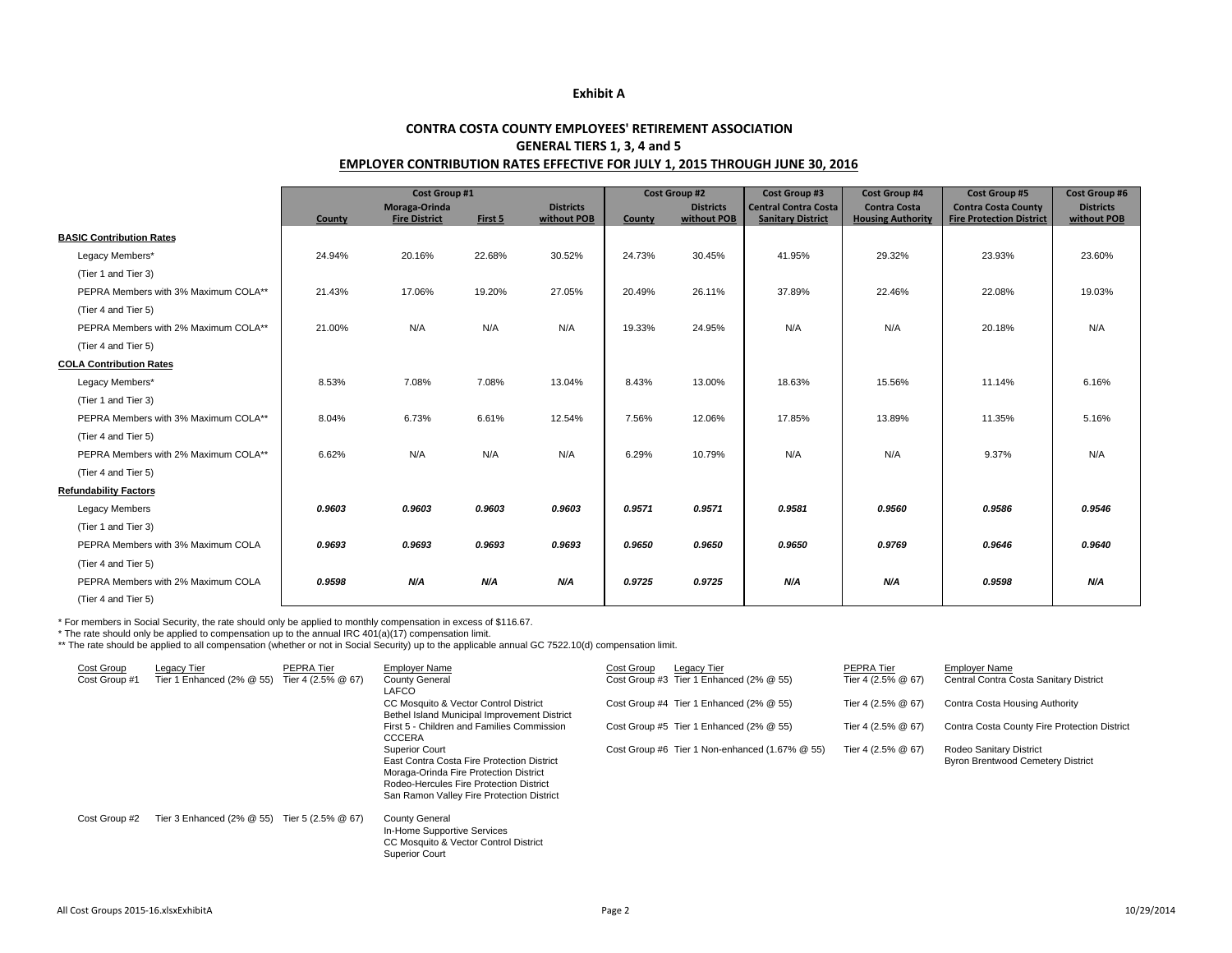#### **Exhibit B**

#### **CONTRA COSTA COUNTY EMPLOYEES' RETIREMENT ASSOCIATION SAFETY TIERS A, C, D and E EMPLOYER CONTRIBUTION RATES EFFECTIVE FOR JULY 1, 2015 THROUGH JUNE 30, 2016**

|                                   | <b>Cost Group #7</b> | <b>Cost Group #8</b>            |                                 | Cost Group #9 | <b>Cost Group #10</b>           | Cost Group #11                  | <b>Cost Group #12</b>           |
|-----------------------------------|----------------------|---------------------------------|---------------------------------|---------------|---------------------------------|---------------------------------|---------------------------------|
|                                   |                      | <b>Contra Costa County</b>      | <b>East Contra Costa</b>        |               | Moraga-Orinda                   | <b>San Ramon Valley</b>         | <b>Rodeo-Hercules</b>           |
|                                   | County               | <b>Fire Protection District</b> | <b>Fire Protection District</b> | County        | <b>Fire Protection District</b> | <b>Fire Protection District</b> | <b>Fire Protection District</b> |
| <b>BASIC Contribution Rates</b>   |                      |                                 |                                 |               |                                 |                                 |                                 |
| Legacy Members*                   | 50.35%               | 43.12%                          | 71.17%                          | 48.14%        | 39.97%                          | 57.39%                          | 17.29%                          |
| (Tier A and Tier C)               |                      |                                 |                                 |               |                                 |                                 |                                 |
| PEPRA Members**                   | 43.83%               | 36.18%                          | 64.23%                          | 42.33%        | 32.38%                          | 49.30%                          | 12.99%                          |
| (Tier D and Tier E)               |                      |                                 |                                 |               |                                 |                                 |                                 |
| Monthly Contribution Towards UAAL |                      |                                 |                                 |               |                                 |                                 | \$75,799                        |
| <b>COLA Contribution Rates</b>    |                      |                                 |                                 |               |                                 |                                 |                                 |
| Legacy Members*                   | 30.01%               | 35.06%                          | 56.45%                          | 26.62%        | 31.06%                          | 31.14%                          | 5.91%                           |
| (Tier A and Tier C)               |                      |                                 |                                 |               |                                 |                                 |                                 |
| PEPRA Members**                   | 28.98%               | 33.91%                          | 55.30%                          | 26.17%        | 29.56%                          | 29.44%                          | 5.77%                           |
| (Tier D and Tier E)               |                      |                                 |                                 |               |                                 |                                 |                                 |
| Monthly Contribution Towards UAAL |                      |                                 |                                 |               |                                 |                                 | \$48,987                        |
| <b>Refundability Factors</b>      |                      |                                 |                                 |               |                                 |                                 |                                 |
| <b>Legacy Members</b>             | 0.9741               | 0.9748                          | 0.9748                          | 0.9755        | 0.9765                          | 0.9765                          | 0.9754                          |
| (Tier A and Tier C)               |                      |                                 |                                 |               |                                 |                                 |                                 |
| <b>PEPRA Members</b>              | 0.9784               | 0.9811                          | 0.9811                          | 0.9787        | 0.9828                          | 0.9831                          | 0.9828                          |
| (Tier D and Tier E)               |                      |                                 |                                 |               |                                 |                                 |                                 |

\* The rate should be applied to all compensation up to the IRC 401(a)(17) compensation limit.

\*\* The rate should be applied to all compensation up to the applicable annual GC 7522.10(d) compensation limit.

| Cost Group     | Legacy Tier                                      | PEPRA Tier | <b>Employer Name</b>                                                                                          |
|----------------|--------------------------------------------------|------------|---------------------------------------------------------------------------------------------------------------|
| Cost Group #7  | Tier A Enhanced $(3\% \ @ \ 50)$                 |            | Tier D (2.7% @ 57) County Safety (3% Maximum COLA)                                                            |
| Cost Group # 8 | Tier A Enhanced (3% @ 50)                        |            | Tier D (2.7% @ 57) Contra Costa County Fire Protection District<br>East Contra Costa Fire Protection District |
| Cost Group # 9 | Tier C Enhanced $(3\% \ @ \ 50)$                 |            | Tier E (2.7% @ 57) County Safety (2% Maximum COLA)                                                            |
|                | Cost Group # 10 Tier A Enhanced $(3\% \ @ \ 50)$ |            | Tier D (2.7% @ 57) Moraga-Orinda Fire Protection District                                                     |
|                | Cost Group # 11 Tier A Enhanced $(3\% \ @ \ 50)$ |            | Tier D (2.7% @ 57) San Ramon Valley Fire Protection District                                                  |
|                |                                                  |            | Cost Group # 12 Tier A Non-enhanced (2% @ 50) Tier D (2.7% @ 57) Rodeo Hercules Fire Protection District      |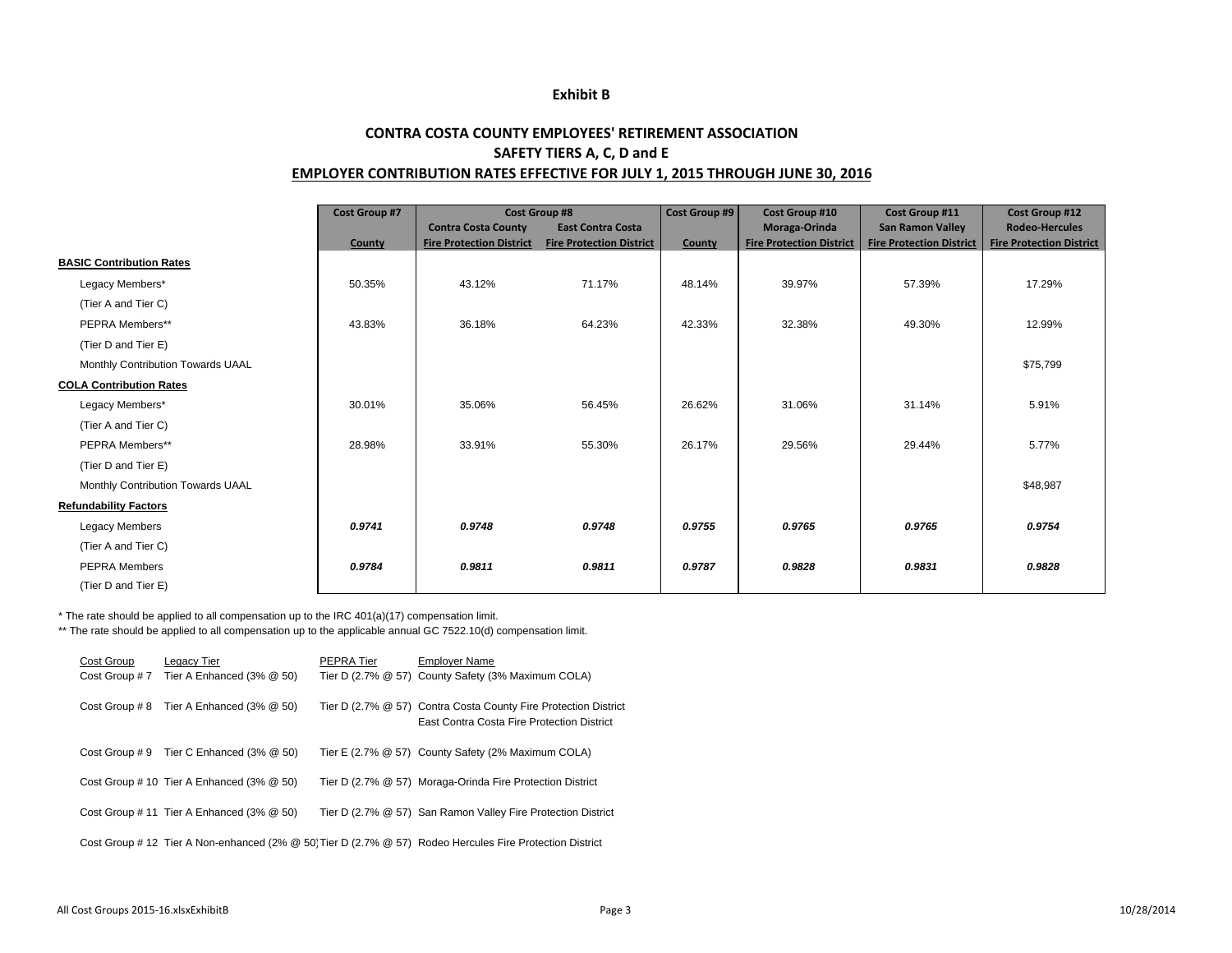## **Exhibit C GENERAL TIER 1 - "1.67% @ 55" (Non-Enhanced) Effective 7/1/15 - 6/30/16**

#### **Expressed as a Percentage of Monthly Payroll\***

| <b>Entry Age</b> | <b>Basic</b>                | <b>COLA</b> | <b>Total</b> |
|------------------|-----------------------------|-------------|--------------|
| 15               | 6.07%                       | 2.85%       | 8.92%        |
| 16               | 6.15%                       | 2.89%       | 9.04%        |
| 17               | 6.24%                       | 2.93%       | 9.17%        |
| 18               | 6.33%                       | 2.98%       | 9.31%        |
| 19               | 6.41%                       | 3.01%       | 9.42%        |
| 20               | 6.50%                       | 3.06%       | 9.56%        |
| 21               | 6.59%                       | 3.10%       | 9.69%        |
| 22               | 6.69%                       | 3.14%       | 9.83%        |
| 23               | 6.78%                       | 3.19%       | 9.97%        |
| 24               | 6.87%                       | 3.23%       | 10.10%       |
| 25               | 6.97%                       | 3.28%       | 10.25%       |
| 26               | 7.06%                       | 3.32%       | 10.38%       |
| $27\,$           | 7.16%                       | 3.37%       | 10.53%       |
| 28               | 7.26%                       | 3.41%       | 10.67%       |
| 29               | 7.36%                       | 3.46%       | 10.82%       |
| 30               | 7.46%                       | 3.51%       | 10.97%       |
| 31               | 7.56%                       | 3.55%       | 11.11%       |
| 32               | 7.67%                       | 3.60%       | 11.27%       |
| 33               | 7.77%                       | 3.65%       | 11.42%       |
| 34               | 7.88%                       | 3.70%       | 11.58%       |
| 35               | 8.00%                       | 3.76%       | 11.76%       |
| 36               | 8.11%                       | 3.81%       | 11.92%       |
| $37\,$           | 8.23%                       | 3.87%       | 12.10%       |
| 38               | 8.34%                       | 3.92%       | 12.26%       |
| 39               | 8.46%                       | 3.98%       | 12.44%       |
| 40               | 8.59%                       | 4.04%       | 12.63%       |
| 41               | 8.72%                       | 4.10%       | 12.82%       |
| 42               | 8.85%                       | 4.16%       | 13.01%       |
| 43               | 8.99%                       | 4.23%       | 13.22%       |
| 44               | 9.13%                       | 4.29%       | 13.42%       |
| 45               | 9.29%                       | 4.37%       | 13.66%       |
| 46               | 9.47%                       | 4.45%       | 13.92%       |
| 47               | 9.62%                       | 4.52%       | 14.14%       |
| 48               | 9.80%                       | 4.61%       | 14.41%       |
| 49               | 9.94%                       | 4.67%       | 14.61%       |
| 50               | 10.11%                      | 4.75%       | 14.86%       |
| 51               | 10.14%                      | 4.77%       | 14.91%       |
| 52               | 10.20%                      | 4.79%       | 14.99%       |
| 53               | 10.07%                      | 4.73%       | 14.80%       |
| 54               | 9.70%                       | 4.56%       | 14.26%       |
| 55               | 9.70%                       | 4.56%       | 14.26%       |
| 56               | 9.70%                       | 4.56%       | 14.26%       |
| 57               | 9.70%                       | 4.56%       | 14.26%       |
| 58               | 9.70%                       | 4.56%       | 14.26%       |
| 59               | 9.70%                       | 4.56%       | 14.26%       |
| 60               | 9.70%                       | 4.56%       | 14.26%       |
|                  | <b>COLA Loading Factor:</b> | 47.00%      |              |

\***NOTE:** For members in Social Security, the rate should only be applied to monthly compensation in excess of \$116.67. The rate should only be applied to compensation up to the annual IRC 401(a)(17) compensation limit.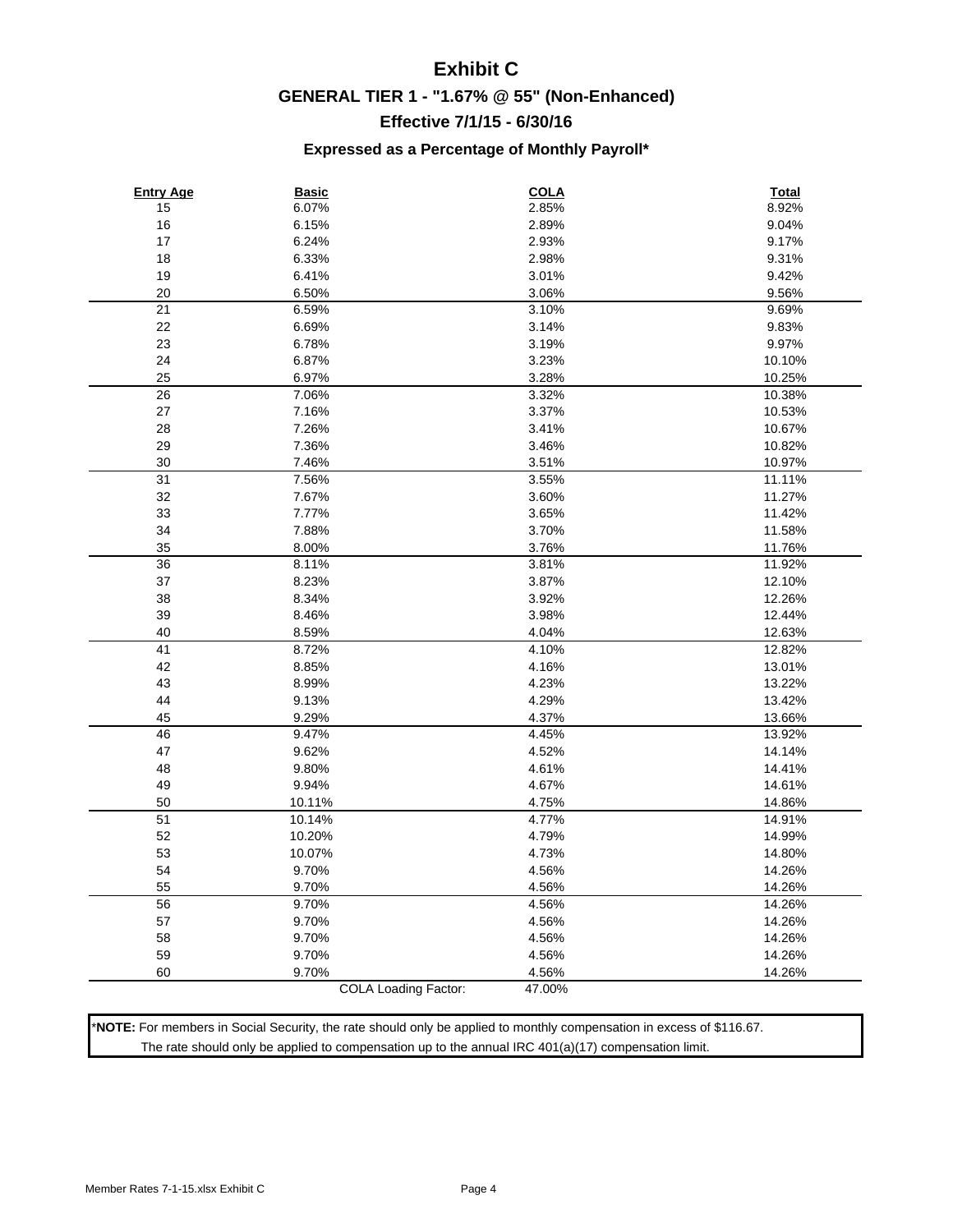## **Exhibit D SAFETY TIER A - "2% @ 50" (Non-Enhanced) Effective 7/1/15 - 6/30/16**

#### **Expressed as a Percentage of Monthly Payroll\***

| <b>Entry Age</b><br>15 | <b>Basic</b><br>8.90%       | <b>COLA</b><br>5.32% | <b>Total</b><br>14.22% |
|------------------------|-----------------------------|----------------------|------------------------|
| 16                     | 8.90%                       | 5.32%                | 14.22%                 |
| 17                     | 8.90%                       | 5.32%                | 14.22%                 |
| 18                     | 8.90%                       | 5.32%                | 14.22%                 |
| 19                     | 8.90%                       | 5.32%                | 14.22%                 |
| 20                     | 8.90%                       | 5.32%                | 14.22%                 |
| 21                     | 8.90%                       | 5.32%                | 14.22%                 |
| 22                     | 9.02%                       | 5.40%                | 14.42%                 |
| 23                     | 9.15%                       | 5.47%                | 14.62%                 |
| 24                     | 9.27%                       | 5.55%                | 14.82%                 |
| 25                     | 9.40%                       | 5.62%                | 15.02%                 |
| 26                     | 9.53%                       | 5.70%                | 15.23%                 |
| 27                     | 9.66%                       | 5.78%                | 15.44%                 |
| 28                     | 9.80%                       | 5.86%                | 15.66%                 |
| 29                     | 9.94%                       | 5.95%                | 15.89%                 |
| 30                     | 10.07%                      | 6.02%                | 16.09%                 |
| 31                     | 10.21%                      | 6.11%                | 16.32%                 |
| 32                     | 10.36%                      | 6.20%                | 16.56%                 |
| 33                     | 10.50%                      | 6.28%                | 16.78%                 |
| 34                     | 10.66%                      | 6.38%                | 17.04%                 |
| 35                     | 10.81%                      | 6.47%                | 17.28%                 |
| 36                     | 10.98%                      | 6.57%                | 17.55%                 |
| 37                     | 11.14%                      | 6.67%                | 17.81%                 |
| 38                     | 11.31%                      | 6.77%                | 18.08%                 |
| 39                     | 11.50%                      | 6.88%                | 18.38%                 |
| 40                     | 11.70%                      | 7.00%                | 18.70%                 |
| 41                     | 11.90%                      | 7.12%                | 19.02%                 |
| 42                     | 12.13%                      | 7.26%                | 19.39%                 |
| 43                     | 12.38%                      | 7.41%                | 19.79%                 |
| 44                     | 12.65%                      | 7.57%                | 20.22%                 |
| 45                     | 12.86%                      | 7.69%                | 20.55%                 |
| 46                     | 12.86%                      | 7.69%                | 20.55%                 |
| 47                     | 12.87%                      | 7.70%                | 20.57%                 |
| 48                     | 12.80%                      | 7.66%                | 20.46%                 |
| 49                     | 12.51%                      | 7.48%                | 19.99%                 |
| 50                     | 12.51%                      | 7.48%                | 19.99%                 |
| 51                     | 12.51%                      | 7.48%                | 19.99%                 |
| 52                     | 12.51%                      | 7.48%                | 19.99%                 |
| 53                     | 12.51%                      | 7.48%                | 19.99%                 |
| 54                     | 12.51%                      | 7.48%                | 19.99%                 |
| 55                     | 12.51%                      | 7.48%                | 19.99%                 |
| 56                     | 12.51%                      | 7.48%                | 19.99%                 |
| 57                     | 12.51%                      | 7.48%                | 19.99%                 |
| 58                     | 12.51%                      | 7.48%                | 19.99%                 |
| 59                     | 12.51%                      | 7.48%                | 19.99%                 |
| 60                     | 12.51%                      | 7.48%                | 19.99%                 |
|                        | <b>COLA Loading Factor:</b> | 59.83%               |                        |

\***NOTE:** The rate should be applied to all compensation up to the IRC 401(a)(17) compensation limit.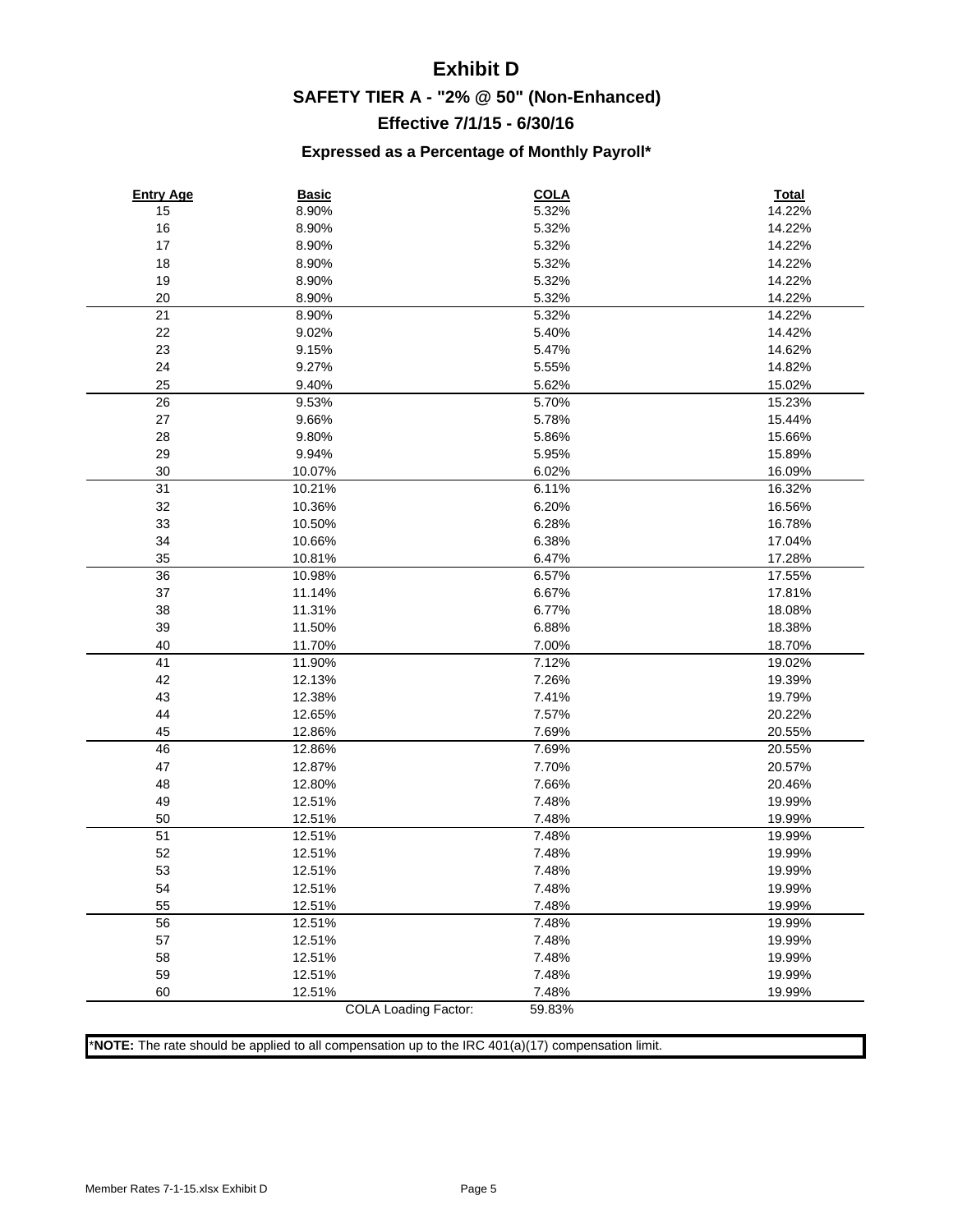## **Exhibit E GENERAL TIER 1 - "2% @ 55" (Enhanced) Effective 7/1/15 - 6/30/16**

#### **Expressed as a Percentage of Monthly Payroll\***

| <b>Entry Age</b> | <b>Basic</b>                | <b>COLA</b> | <b>Total</b> |
|------------------|-----------------------------|-------------|--------------|
| 15               | 5.31%                       | 3.05%       | 8.36%        |
| 16               | 5.39%                       | 3.10%       | 8.49%        |
| 17               | 5.47%                       | 3.14%       | 8.61%        |
| 18               | 5.54%                       | 3.18%       | 8.72%        |
| 19               | 5.62%                       | 3.23%       | 8.85%        |
| 20               | 5.70%                       | 3.27%       | 8.97%        |
| 21               | 5.78%                       | 3.32%       | 9.10%        |
| 22               | 5.86%                       | 3.37%       | 9.23%        |
| 23               | 5.94%                       | 3.41%       | 9.35%        |
| 24               | 6.02%                       | 3.46%       | 9.48%        |
| 25               | 6.11%                       | 3.51%       | 9.62%        |
| 26               | 6.19%                       | 3.55%       | 9.74%        |
| $27\,$           | 6.28%                       | 3.61%       | 9.89%        |
| 28               | 6.37%                       | 3.66%       | 10.03%       |
| 29               | 6.45%                       | 3.70%       | 10.15%       |
| 30               | 6.54%                       | 3.76%       | 10.30%       |
| 31               | 6.63%                       | 3.81%       | 10.44%       |
| 32               | 6.72%                       | 3.86%       | 10.58%       |
| 33               | 6.82%                       | 3.92%       | 10.74%       |
| 34               | 6.91%                       | 3.97%       | 10.88%       |
| 35               | 7.01%                       | 4.03%       | 11.04%       |
| 36               | 7.10%                       | 4.08%       | 11.18%       |
| $37\,$           | 7.20%                       | 4.13%       | 11.33%       |
| 38               | 7.30%                       | 4.19%       | 11.49%       |
| 39               | 7.40%                       | 4.25%       | 11.65%       |
| 40               | 7.51%                       | 4.31%       | 11.82%       |
| 41               | 7.61%                       | 4.37%       | 11.98%       |
| 42               | 7.73%                       | 4.44%       | 12.17%       |
| 43               | 7.83%                       | 4.50%       | 12.33%       |
| 44               | 7.95%                       | 4.57%       | 12.52%       |
| 45               | 8.07%                       | 4.63%       | 12.70%       |
| 46               | 8.19%                       | 4.70%       | 12.89%       |
| 47               | 8.31%                       | 4.77%       | 13.08%       |
| 48               | 8.44%                       | 4.85%       | 13.29%       |
| 49               | 8.58%                       | 4.93%       | 13.51%       |
| 50               | 8.73%                       | 5.01%       | 13.74%       |
| 51               | 8.90%                       | 5.11%       | 14.01%       |
| 52               | 9.04%                       | 5.19%       | 14.23%       |
| 53               | 9.20%                       | 5.28%       | 14.48%       |
| 54               | 9.34%                       | 5.36%       | 14.70%       |
| 55               | 9.49%                       | 5.45%       | 14.94%       |
| 56               | 9.52%                       | 5.47%       | 14.99%       |
| 57               | 9.58%                       | 5.50%       | 15.08%       |
| 58               | 9.45%                       | 5.43%       | 14.88%       |
| 59               | 9.11%                       | 5.23%       | 14.34%       |
| 60               | 9.11%                       | 5.23%       | 14.34%       |
|                  | <b>COLA Loading Factor:</b> | 57.43%      |              |

\***NOTE:** For members in Social Security, the rate should only be applied to monthly compensation in excess of \$116.67. The rate should only be applied to compensation up to the annual IRC 401(a)(17) compensation limit.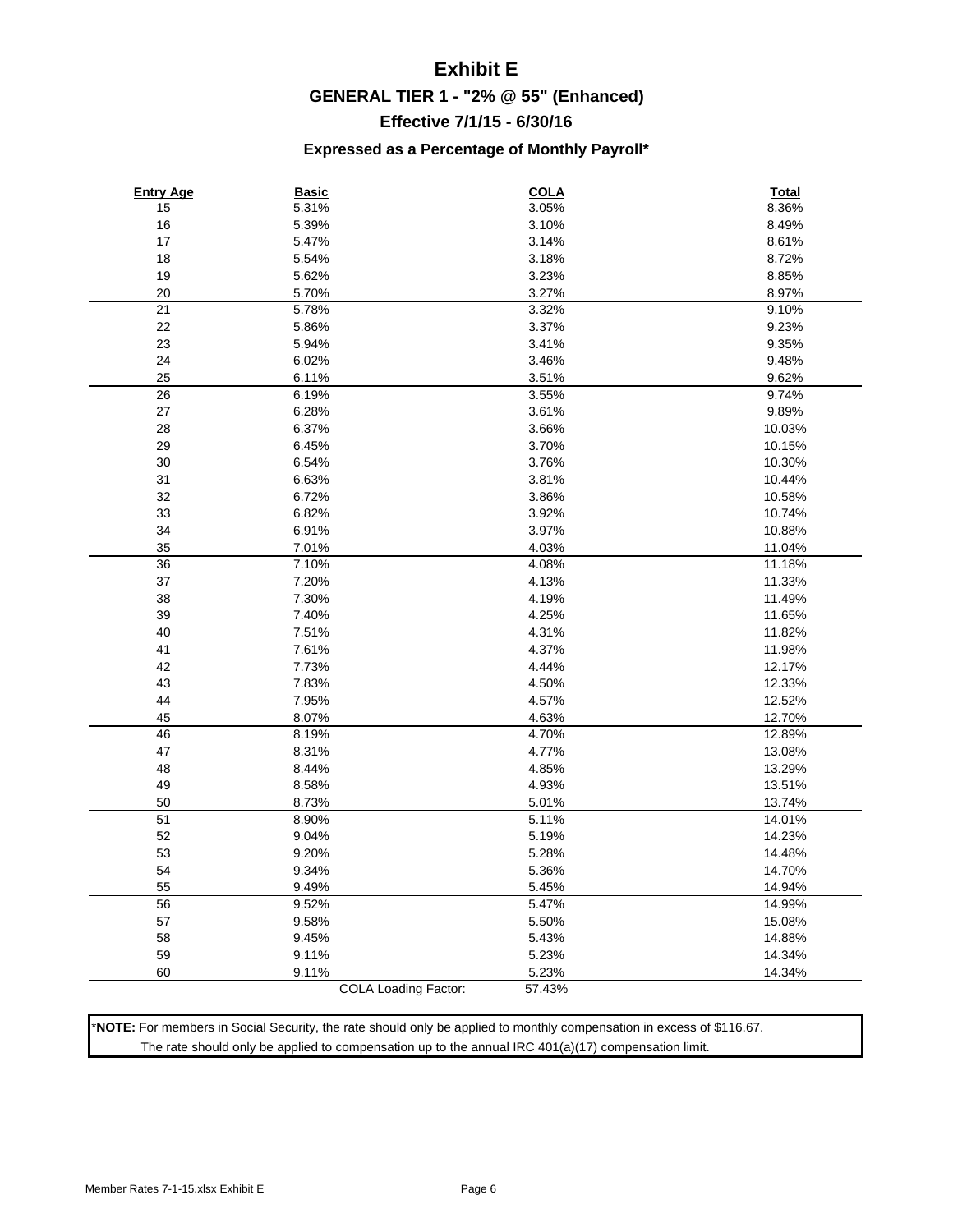## **Exhibit F GENERAL TIER 3 - "2% @ 55" (Enhanced) Effective 7/1/15 - 6/30/16**

#### **Expressed as a Percentage of Monthly Payroll\***

| <b>Entry Age</b> | <b>Basic</b>                | <b>COLA</b>    | <b>Total</b> |
|------------------|-----------------------------|----------------|--------------|
| 15               | 5.31%                       | 2.67%          | 7.98%        |
| 16               | 5.39%                       | 2.71%          | 8.10%        |
| 17               | 5.47%                       | 2.75%          | 8.22%        |
| 18               | 5.54%                       | 2.79%          | 8.33%        |
| 19               | 5.62%                       | 2.83%          | 8.45%        |
| 20               | 5.70%                       | 2.87%          | 8.57%        |
| 21               | 5.78%                       | 2.91%          | 8.69%        |
| 22               | 5.86%                       | 2.95%          | 8.81%        |
| 23               | 5.94%                       | 2.99%          | 8.93%        |
| 24               | 6.02%                       | 3.03%          | 9.05%        |
| 25               | 6.11%                       | 3.07%          | 9.18%        |
| 26               | 6.19%                       | 3.11%          | 9.30%        |
| 27               | 6.28%                       | 3.16%          | 9.44%        |
| 28               | 6.37%                       | 3.21%          | 9.58%        |
| 29               | 6.45%                       | 3.25%          | 9.70%        |
| 30               | 6.54%                       | 3.29%          | 9.83%        |
| 31               | 6.63%                       | 3.34%          | 9.97%        |
| 32               | 6.72%                       | 3.38%          | 10.10%       |
| 33               | 6.82%                       | 3.43%          | 10.25%       |
| 34               | 6.91%                       | 3.48%          | 10.39%       |
| 35               | 7.01%                       | 3.53%          | 10.54%       |
| 36               | 7.10%                       | 3.57%          | 10.67%       |
| 37               | 7.20%                       | 3.62%          | 10.82%       |
| 38               | 7.30%                       | 3.67%          | 10.97%       |
| 39               | 7.40%                       | 3.72%          | 11.12%       |
| 40               | 7.51%                       | 3.78%          | 11.29%       |
| 41               | 7.61%                       | 3.83%          | 11.44%       |
| 42               | 7.73%                       | 3.89%          | 11.62%       |
| 43               | 7.83%                       | 3.94%          | 11.77%       |
| 44               | 7.95%                       | 4.00%          | 11.95%       |
| 45               | 8.07%                       | 4.06%          | 12.13%       |
| 46               | 8.19%                       | 4.12%          | 12.31%       |
| 47               | 8.31%                       | 4.18%          | 12.49%       |
| 48               | 8.44%                       | 4.25%          | 12.69%       |
| 49               | 8.58%                       | 4.32%          | 12.90%       |
| 50               | 8.73%                       | 4.39%          | 13.12%       |
| 51               | 8.90%                       | 4.48%          | 13.38%       |
| 52               | 9.04%                       | 4.55%          | 13.59%       |
| 53               | 9.20%                       | 4.63%          | 13.83%       |
| 54               |                             | 4.70%          |              |
|                  | 9.34%                       |                | 14.04%       |
| 55<br>56         | 9.49%                       | 4.78%<br>4.79% | 14.27%       |
|                  | 9.52%                       |                | 14.31%       |
| 57               | 9.58%                       | 4.82%          | 14.40%       |
| 58               | 9.45%                       | 4.76%          | 14.21%       |
| 59               | 9.11%                       | 4.58%          | 13.69%       |
| 60               | 9.11%                       | 4.58%          | 13.69%       |
|                  | <b>COLA Loading Factor:</b> | 50.32%         |              |

\***NOTE:** For members in Social Security, the rate should only be applied to monthly compensation in excess of \$116.67. The rate should only be applied to compensation up to the annual IRC 401(a)(17) compensation limit.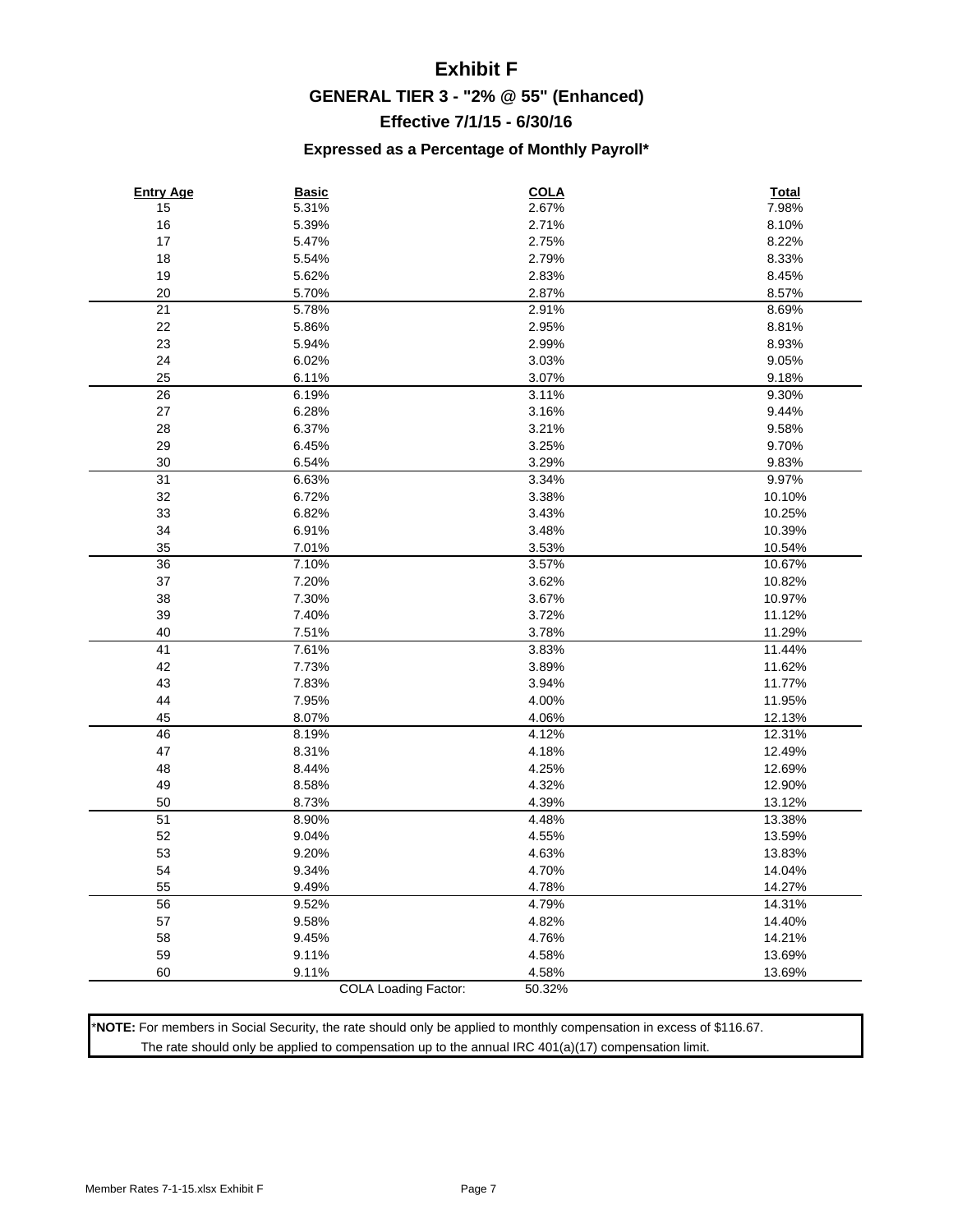## **Exhibit G SAFETY TIER A - "3% @ 50" (Enhanced) Effective 7/1/15 - 6/30/16**

#### **Expressed as a Percentage of Monthly Payroll\***

| <b>Entry Age</b> | <b>Basic</b>                | <b>COLA</b> | Total  |
|------------------|-----------------------------|-------------|--------|
| 15               | 8.90%                       | 6.61%       | 15.51% |
| 16               | 8.90%                       | 6.61%       | 15.51% |
| 17               | 8.90%                       | 6.61%       | 15.51% |
| 18               | 8.90%                       | 6.61%       | 15.51% |
| 19               | 8.90%                       | 6.61%       | 15.51% |
| 20               | 8.90%                       | 6.61%       | 15.51% |
| 21               | 8.90%                       | 6.61%       | 15.51% |
| 22               | 9.02%                       | 6.70%       | 15.72% |
| 23               | 9.15%                       | 6.80%       | 15.95% |
| 24               | 9.27%                       | 6.89%       | 16.16% |
| 25               | 9.40%                       | 6.99%       | 16.39% |
| 26               | 9.53%                       | 7.08%       | 16.61% |
| 27               | 9.66%                       | 7.18%       | 16.84% |
| 28               | 9.80%                       | 7.28%       | 17.08% |
| 29               | 9.94%                       | 7.39%       | 17.33% |
| 30               | 10.07%                      | 7.48%       | 17.55% |
| 31               | 10.21%                      | 7.59%       | 17.80% |
| 32               | 10.36%                      | 7.70%       | 18.06% |
| 33               | 10.50%                      | 7.80%       | 18.30% |
| 34               | 10.66%                      | 7.92%       | 18.58% |
| 35               | 10.81%                      | 8.03%       | 18.84% |
| 36               | 10.98%                      | 8.16%       | 19.14% |
| 37               | 11.14%                      | 8.28%       | 19.42% |
| 38               | 11.31%                      | 8.41%       | 19.72% |
| 39               | 11.50%                      | 8.55%       | 20.05% |
| 40               | 11.70%                      | 8.70%       | 20.40% |
| 41               | 11.90%                      | 8.84%       | 20.74% |
| 42               | 12.13%                      | 9.02%       | 21.15% |
| 43               | 12.38%                      | 9.20%       | 21.58% |
| 44               | 12.65%                      | 9.40%       | 22.05% |
| 45               | 12.86%                      | 9.56%       | 22.42% |
| 46               | 12.86%                      | 9.56%       | 22.42% |
| 47               | 12.87%                      | 9.56%       | 22.43% |
| 48               | 12.80%                      | 9.51%       | 22.31% |
| 49               | 12.51%                      | 9.30%       | 21.81% |
| 50               | 12.51%                      | 9.30%       | 21.81% |
| 51               | 12.51%                      | 9.30%       | 21.81% |
| 52               | 12.51%                      | 9.30%       | 21.81% |
| 53               | 12.51%                      | 9.30%       | 21.81% |
| 54               | 12.51%                      | 9.30%       | 21.81% |
| 55               | 12.51%                      | 9.30%       | 21.81% |
| 56               | 12.51%                      | 9.30%       | 21.81% |
| 57               | 12.51%                      | 9.30%       | 21.81% |
| 58               | 12.51%                      | 9.30%       | 21.81% |
| 59               | 12.51%                      | 9.30%       | 21.81% |
| 60               | 12.51%                      | 9.30%       | 21.81% |
|                  | <b>COLA Loading Factor:</b> | 74.32%      |        |

\***NOTE:** The rate should be applied to all compensation up to the IRC 401(a)(17) compensation limit.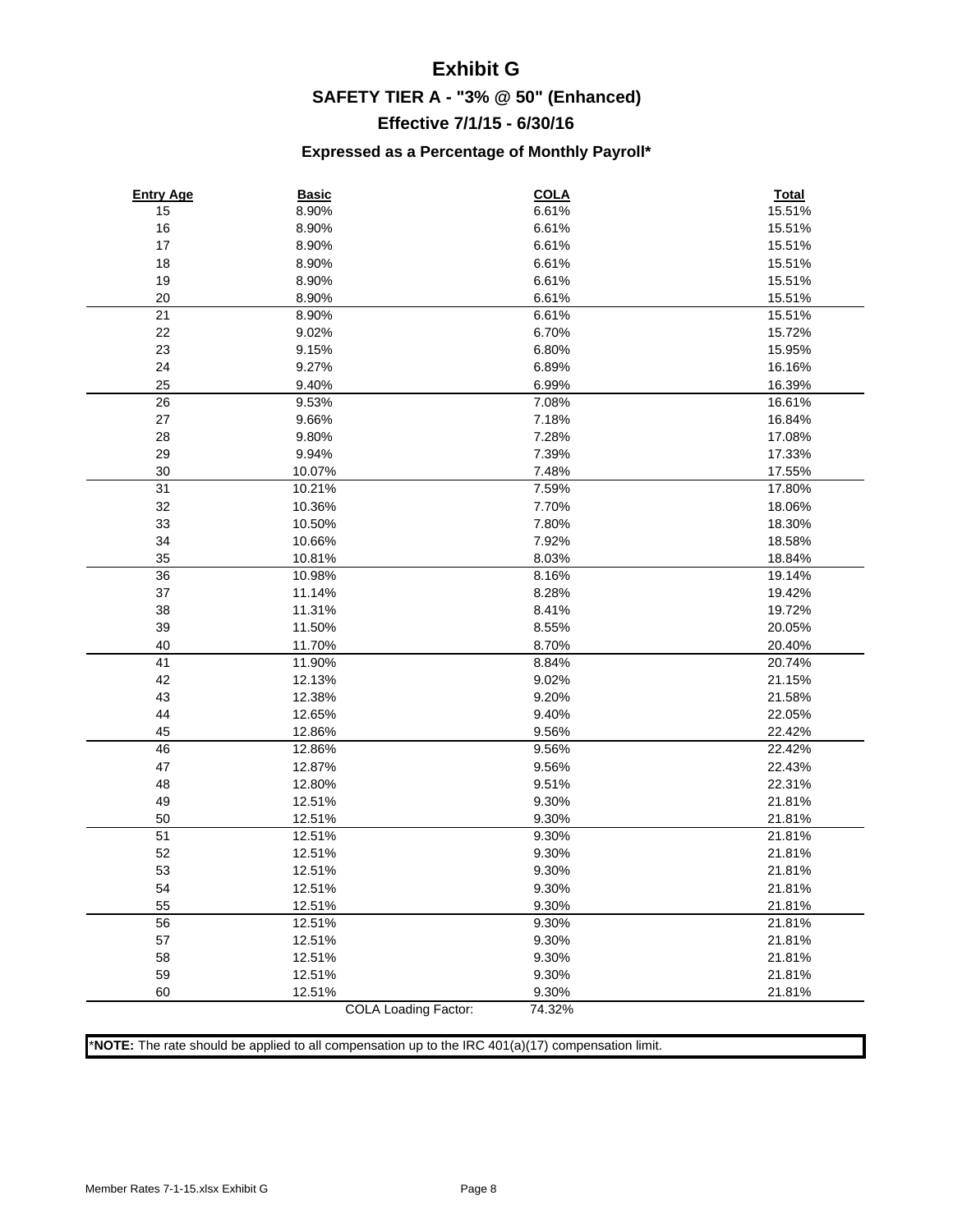## **Exhibit H SAFETY TIER C - "3% @ 50" (Enhanced) Effective 7/1/15 - 6/30/16**

#### **Expressed as a Percentage of Monthly Payroll\***

| <b>Entry Age</b> | <b>Basic</b>         | <b>COLA</b> | <b>Total</b> |
|------------------|----------------------|-------------|--------------|
| 15               | 8.50%                | 3.55%       | 12.05%       |
| 16               | 8.50%                | 3.55%       | 12.05%       |
| 17               | 8.50%                | 3.55%       | 12.05%       |
| 18               | 8.50%                | 3.55%       | 12.05%       |
| 19               | 8.50%                | 3.55%       | 12.05%       |
| 20               | 8.50%                | 3.55%       | 12.05%       |
| 21               | 8.50%                | 3.55%       | 12.05%       |
| 22               | 8.62%                | 3.60%       | 12.22%       |
| 23               | 8.74%                | 3.65%       | 12.39%       |
| 24               | 8.86%                | 3.70%       | 12.56%       |
| 25               | 8.98%                | 3.75%       | 12.73%       |
| 26               | 9.11%                | 3.80%       | 12.91%       |
| 27               | 9.23%                | 3.85%       | 13.08%       |
| 28               | 9.36%                | 3.91%       | 13.27%       |
| 29               | 9.49%                | 3.96%       | 13.45%       |
| 30               | 9.62%                | 4.01%       | 13.63%       |
| 31               | 9.76%                | 4.07%       | 13.83%       |
| 32               | 9.90%                | 4.13%       | 14.03%       |
| 33               | 10.04%               | 4.19%       | 14.23%       |
| 34               | 10.18%               | 4.25%       | 14.43%       |
| 35               | 10.33%               | 4.31%       | 14.64%       |
| 36               | 10.49%               | 4.38%       | 14.87%       |
| 37               | 10.64%               | 4.44%       | 15.08%       |
| 38               | 10.81%               | 4.51%       | 15.32%       |
| 39               | 10.99%               | 4.59%       | 15.58%       |
| 40               | 11.17%               | 4.66%       | 15.83%       |
| 41               | 11.38%               | 4.75%       | 16.13%       |
| 42               | 11.57%               | 4.83%       | 16.40%       |
| 43               | 11.76%               | 4.91%       | 16.67%       |
| 44               | 11.87%               | 4.95%       | 16.82%       |
| 45               | 11.89%               | 4.96%       | 16.85%       |
| 46               | 11.80%               | 4.92%       | 16.72%       |
| 47               | 11.51%               | 4.80%       | 16.31%       |
| 48               | 11.90%               | 4.97%       | 16.87%       |
| 49               | 12.51%               | 5.22%       | 17.73%       |
| 50               | 12.51%               | 5.22%       | 17.73%       |
| 51               | 12.51%               | 5.22%       | 17.73%       |
| 52               | 12.51%               | 5.22%       | 17.73%       |
| 53               | 12.51%               | 5.22%       | 17.73%       |
| 54               | 12.51%               | 5.22%       | 17.73%       |
| 55               | 12.51%               | 5.22%       | 17.73%       |
| 56               | 12.51%               | 5.22%       | 17.73%       |
| 57               | 12.51%               | 5.22%       | 17.73%       |
| 58               | 12.51%               | 5.22%       | 17.73%       |
| 59               | 12.51%               | 5.22%       | 17.73%       |
| 60               | 12.51%               | 5.22%       | 17.73%       |
|                  | COLA Loading Factor: | 41.73%      |              |

\***NOTE:** The rate should be applied to all compensation up to the IRC 401(a)(17) compensation limit.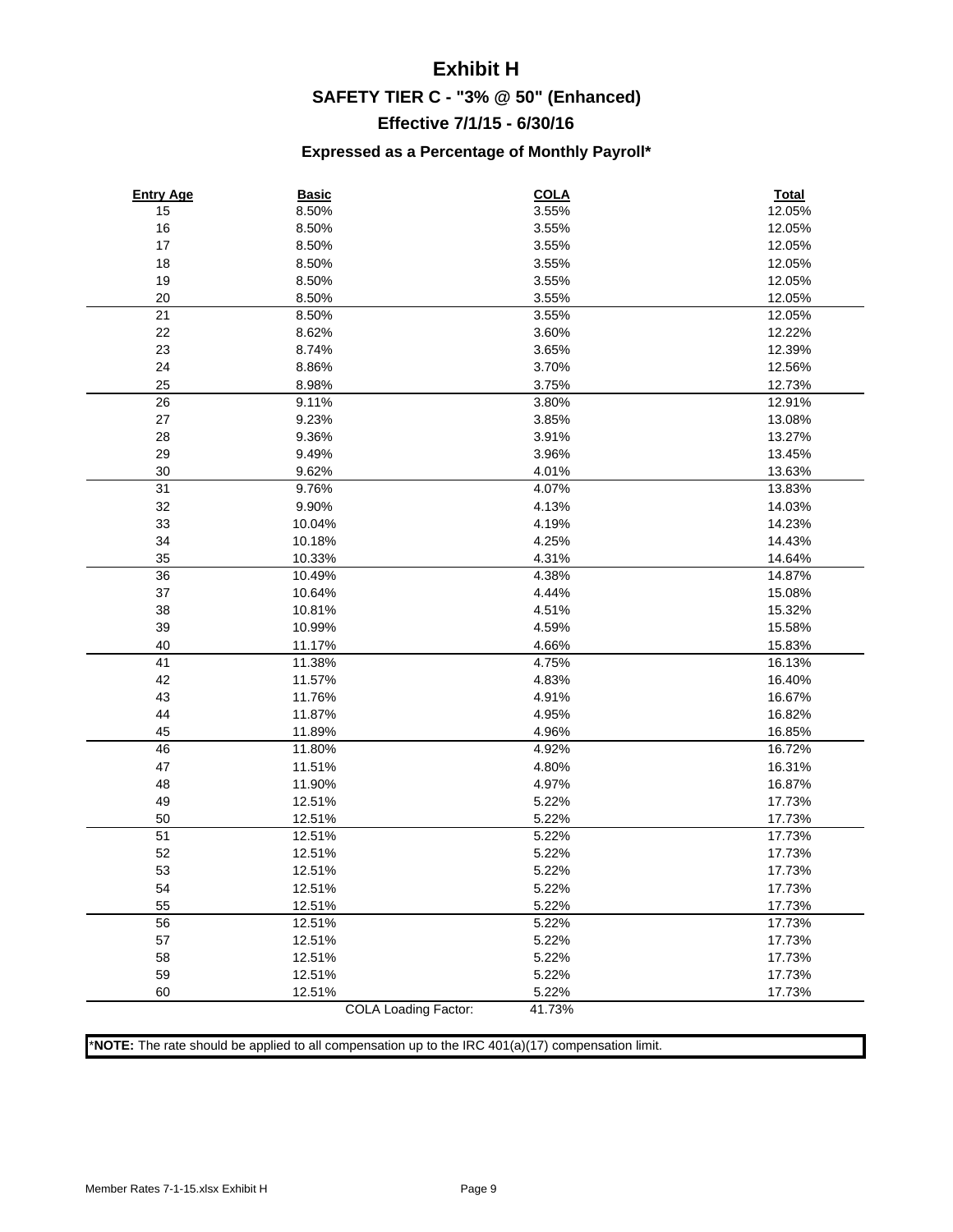## **Exhibit I**

### **PEPRA Tiers**

#### **Membership Date on or after January 1, 2013**

### **Effective 7/1/15 - 6/30/16 Expressed as a Percentage of Monthly Payroll\***

| <b>General Tiers</b>                      | <b>Basic</b> | <b>COLA</b> | <b>Total</b> |
|-------------------------------------------|--------------|-------------|--------------|
| Cost Group #1 - PEPRA Tier 4 (3% COLA)    | 8.68%        | 3.27%       | 11.95%       |
| Cost Group #2 - PEPRA Tier 5 (2% COLA)    | 6.58%        | 1.52%       | 8.10%        |
| Cost Group #2 - PEPRA Tier 5 (3%/4% COLA) | 7.74%        | 2.79%       | 10.53%       |
| Cost Group #3 - PEPRA Tier 4 (3% COLA)    | 9.20%        | 3.42%       | 12.62%       |
| Cost Group #4 - PEPRA Tier 4 (3% COLA)    | 6.55%        | 2.45%       | 9.00%        |
| Cost Group #5 - PEPRA Tier 4 (2% COLA)    | 8.25%        | 1.85%       | 10.10%       |
| Cost Group #5 - PEPRA Tier 4 (3% COLA)    | 10.15%       | 3.83%       | 13.98%       |
| Cost Group #6 - PEPRA Tier 4 (3% COLA)    | 8.25%        | 3.01%       | 11.26%       |
|                                           |              |             |              |
| <b>Safety Tiers</b>                       | <b>Basic</b> | <b>COLA</b> | <b>Total</b> |
| Cost Group #7 - PEPRA Tier D              | 15.14%       | 6.36%       | 21.50%       |
| Cost Group #8 - PEPRA Tier D              | 14.28%       | 6.24%       | 20.52%       |
| Cost Group #9 - PEPRA Tier E              | 13.64%       | 3.55%       | 17.19%       |
| Cost Group #10 - PEPRA Tier D             | 12.98%       | 5.73%       | 18.71%       |
| Cost Group #11 - PEPRA Tier D             | 12.84%       | 5.70%       | 18.54%       |
| Cost Group #12 - PEPRA Tier D             | 12.99%       | 5.77%       | 18.76%       |

\***NOTE:** The rate should be applied to all compensation (whether or not in Social Security) up to the applicable annual Gov. Code 7522.10(d) compensation limit.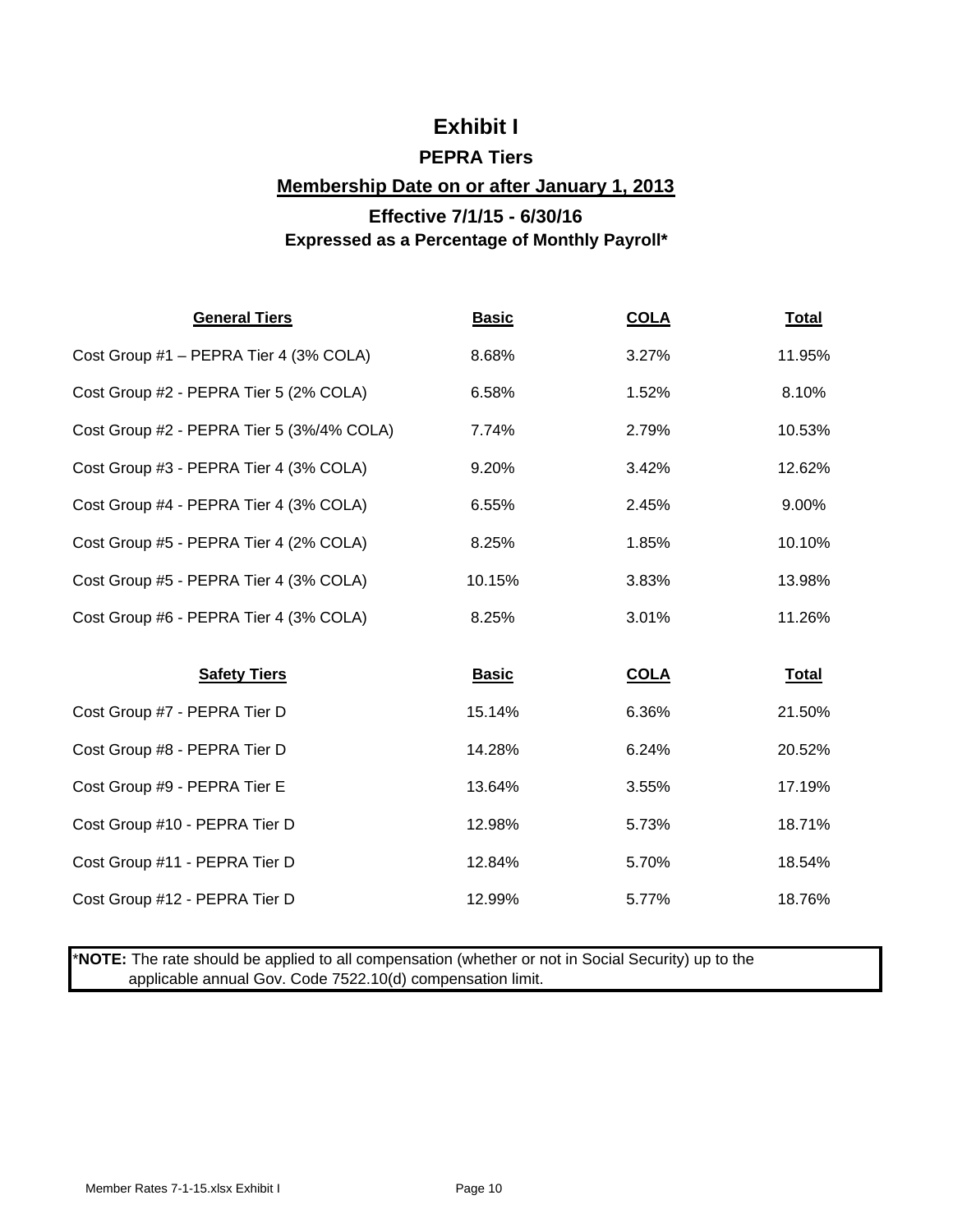#### CONTRA COSTA COUNTY EMPLOYEES' RETIREMENT ASSOCIATION

#### **SUBVENTION**

All rates are shown as a percent of payroll.

Employee contribution rates vary depending upon their tier and age at entry. To compute the exact subvention percent for each employee, do the following:

Employee rate – Decrease the employee's rate by the subvention percent (i.e. 25%, 50%, etc.).

Employer rate – Increase the employer's rate by a **percent** of the employee's decrease using the applicable refundability factor (found on Exhibits A and B):

#### **EXAMPLE FOR COST GROUP #3 LEGACY MEMBERS:**

If the subvention percent is 25%, and the employee's rate is 6.00%,

Employee rates should be decreased by  $1.50\%$  (25%  $\times$  6.00%) The employer rate should be increased by 1.4372%  $(1.50\% \times 0.9581)$ 

Please note that for PEPRA members, subvention is generally not permitted. The standard under Gov. Code §7522.30(a) is that employees pay at least 50 percent of normal costs and that employers not pay any of the required employee contribution, but there are some exceptions. Gov. Code §7522.30(f) allows the terms (regarding the employee's required contribution) of a contract, including a memorandum of understanding, that is in effect on January 1, 2013, to continue through the length of a contract. This means that it is possible that an employer will subvent a portion of a PEPRA member's required contribution until the expiration date of the current contract, so long as it has been determined that the contract has been impaired.

**CAUTION** – these rates are for employer **subvention** of up to one-half the member contribution under Gov. Code §31581.1, NOT employer **pick-up** of employee contribution rates. When an employer subvents, the contribution subvented is not placed in the member's account and is therefore not available to the member as a refund. For this reason, the employer pays the contribution at a discount (i.e. "Refundability Factor").

Employer **pick-ups** of employee contributions are those made under Gov. Code §31581.2 and Internal Revenue Code §414 (h)(2) for the sole purpose of deferring income tax. These contributions are added to the member's account, are available to the member as a refund and are considered by CCCERA as part of the member's compensation for retirement purposes.

#### **EMPLOYEE PAYMENT OF EMPLOYER COST**

There are several reasons why the attached contribution rates may need to be adjusted to increase the employee portion including the following:

Gov. Code §31631 allows for members to pay all or part of the employer contributions.

Gov. Code §31639.95 allows for Safety members to pay a portion of the employer cost for the "3% at 50" enhanced benefit.

Gov. Code §7522.30(c) requires that an employee's contribution rate be at least equal to that of similarly situated employees.